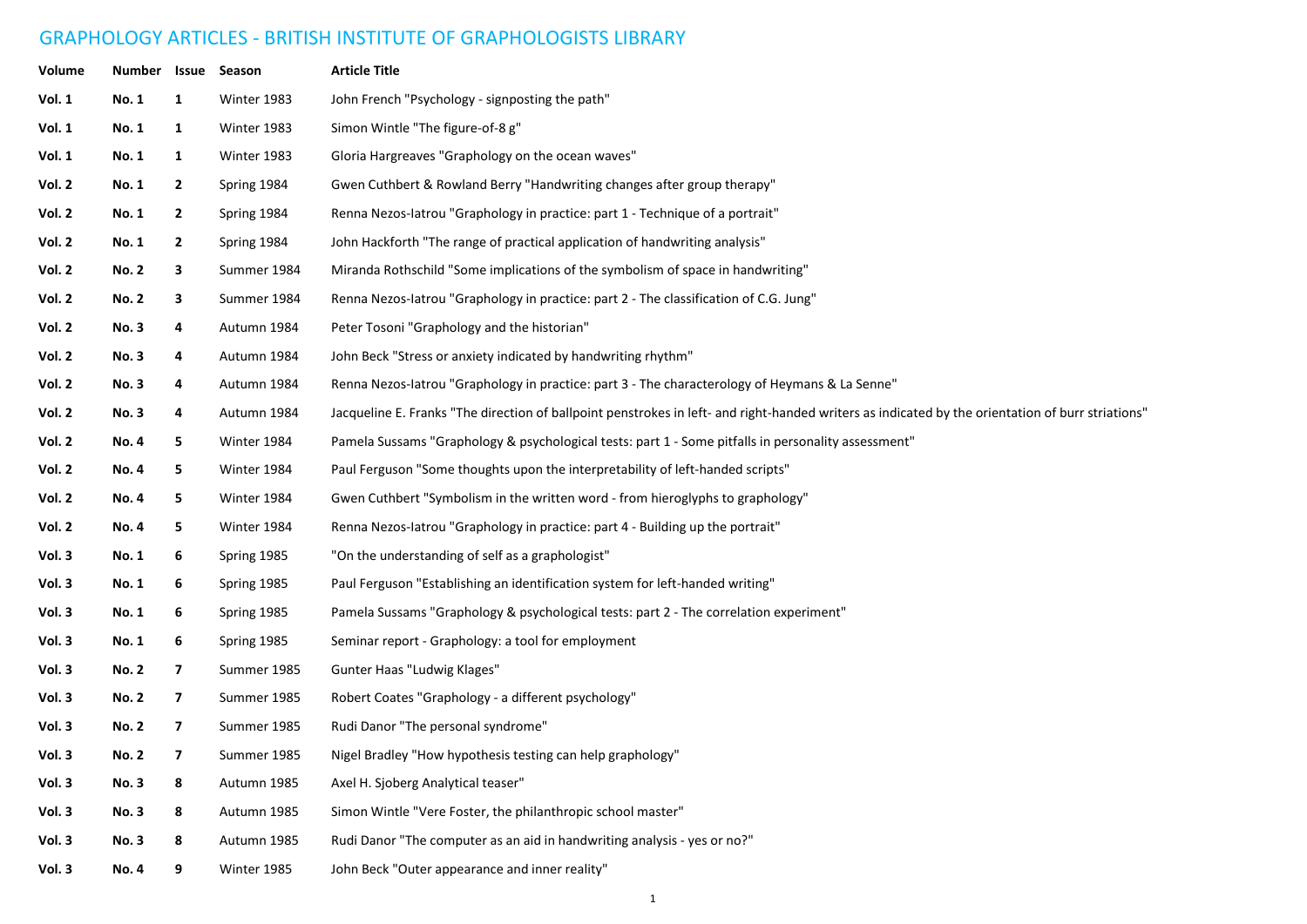| Volume | Number Issue Season |    |             | <b>Article Title</b>                                                                                            |
|--------|---------------------|----|-------------|-----------------------------------------------------------------------------------------------------------------|
| Vol. 3 | <b>No.4</b>         | 9  | Winter 1985 | Maureen Ward "Graphology enhances education - part 1"                                                           |
| Vol. 3 | <b>No.4</b>         | 9  | Winter 1985 | Paul Ferguson "Left and right handed writing of the same writer"                                                |
| Vol. 4 | <b>No. 1</b>        | 10 | Spring 1986 | Prof Oskar Lockowandt "On the development of academic graphology in the Federal Republic of Germany after 1945" |
| Vol. 4 | <b>No. 1</b>        | 10 | Spring 1986 | Maureen Ward "Graphology enhances education - part 2"                                                           |
| Vol. 4 | <b>No. 1</b>        | 10 | Spring 1986 | Dr Rex Smith "Anecdotes of a graphologist"                                                                      |
| Vol. 4 | <b>No. 2</b>        | 11 | Summer 1986 | May Turner "Homage 'accorded' to Cocker & Pepys"                                                                |
| Vol. 4 | <b>No. 2</b>        | 11 | Summer 1986 | Rudi Danor "The trait that is not one, or the validity of lack of honesty indicators - a question mark"         |
| Vol. 4 | <b>No. 2</b>        | 11 | Summer 1986 | Maureen Ward "Graphology enhances education - part 3"                                                           |
| Vol. 4 | <b>No. 2</b>        | 11 | Summer 1986 | Axel Sjoberg & Sam Rosenfeld "A not unremarkable man - a learning experience in evaluation"                     |
| Vol. 4 | <b>No. 2</b>        | 11 | Summer 1986 | Marie Bernard "Graphological vignette - Franz Schubert"                                                         |
| Vol. 4 | <b>No.3</b>         | 12 | Autumn 1986 | Dr Christian Dettweiler "Restriction, restraint in the stabilisation or blocking during development of the ego" |
| Vol. 4 | <b>No.3</b>         | 12 | Autumn 1986 | Maureen Ward "Graphology enhances education - part 4 (conclusion)"                                              |
| Vol. 4 | <b>No.3</b>         | 12 | Autumn 1986 | Simon Wintle "Spanish graphology"                                                                               |
| Vol. 4 | <b>No. 4</b>        | 13 | Winter 1986 | Mauricio Xandró "The memory in handwriting"                                                                     |
| Vol. 4 | <b>No.4</b>         | 13 | Winter 1986 | Mark Kras "Stress & dishonesty - a link"                                                                        |
| Vol. 5 | <b>No. 1</b>        | 14 | Spring 1987 | Thea Stein Lewinson "Alcoholism & handwriting"                                                                  |
| Vol. 5 | <b>No. 1</b>        | 14 | Spring 1987 | Simon Wintle "Student section - for beginners, like ourselves"                                                  |
| Vol. 5 | <b>No. 2</b>        | 15 | Summer 1987 | Dr Rex Smith "Matter-binding, space-binding, time-binding"                                                      |
| Vol. 5 | <b>No. 2</b>        | 15 | Summer 1987 | Simon Wintle "Student section - for beginners, the degree of pressure"                                          |
| Vol. 5 | <b>No.3</b>         | 16 | Autumn 1987 | Karl Aschaffenburg "Invisible evidence"                                                                         |
| Vol. 5 | <b>No.3</b>         | 16 | Autumn 1987 | Simon Wintle "Student section - for beginners, 'pasty' or 'sharp'  How is the pen applied to the paper?"        |
| Vol. 5 | <b>No.3</b>         | 16 | Autumn 1987 | Marie Bernard "Graphological vignettes - Anton Bruckner & Frederic Chopin"                                      |
| Vol. 5 | <b>No.3</b>         | 16 | Autumn 1987 | Nigel Bradley "Museums of graphological interest"                                                               |
| Vol. 5 | <b>No.4</b>         | 17 | Winter 1987 | Sheila Lowe "Schizoid characteristics seen in handwriting & the obsessive personality"                          |
| Vol. 5 | <b>No.4</b>         | 17 | Winter 1987 | Simon Wintle "Student section - analysing the pen-strokes: a new classification"                                |
| Vol. 5 | <b>No. 4</b>        | 17 | Winter 1987 | Nigel Bradley "Places of graphological interest - Grantham Museum, Lincolnshire"                                |
| Vol. 6 | <b>No. 1</b>        | 18 | Spring 1988 | Dr Patricia Wellingham -Jones "Survey of current American graphological research"                               |
| Vol. 6 | <b>No. 1</b>        | 18 | Spring 1988 | Simon Wintle "A summary of the primary schools handwriting survey"                                              |
| Vol. 6 | <b>No. 1</b>        | 18 | Spring 1988 | Marie Bernard "Graphological vignette - Ludwig van Beethoven"                                                   |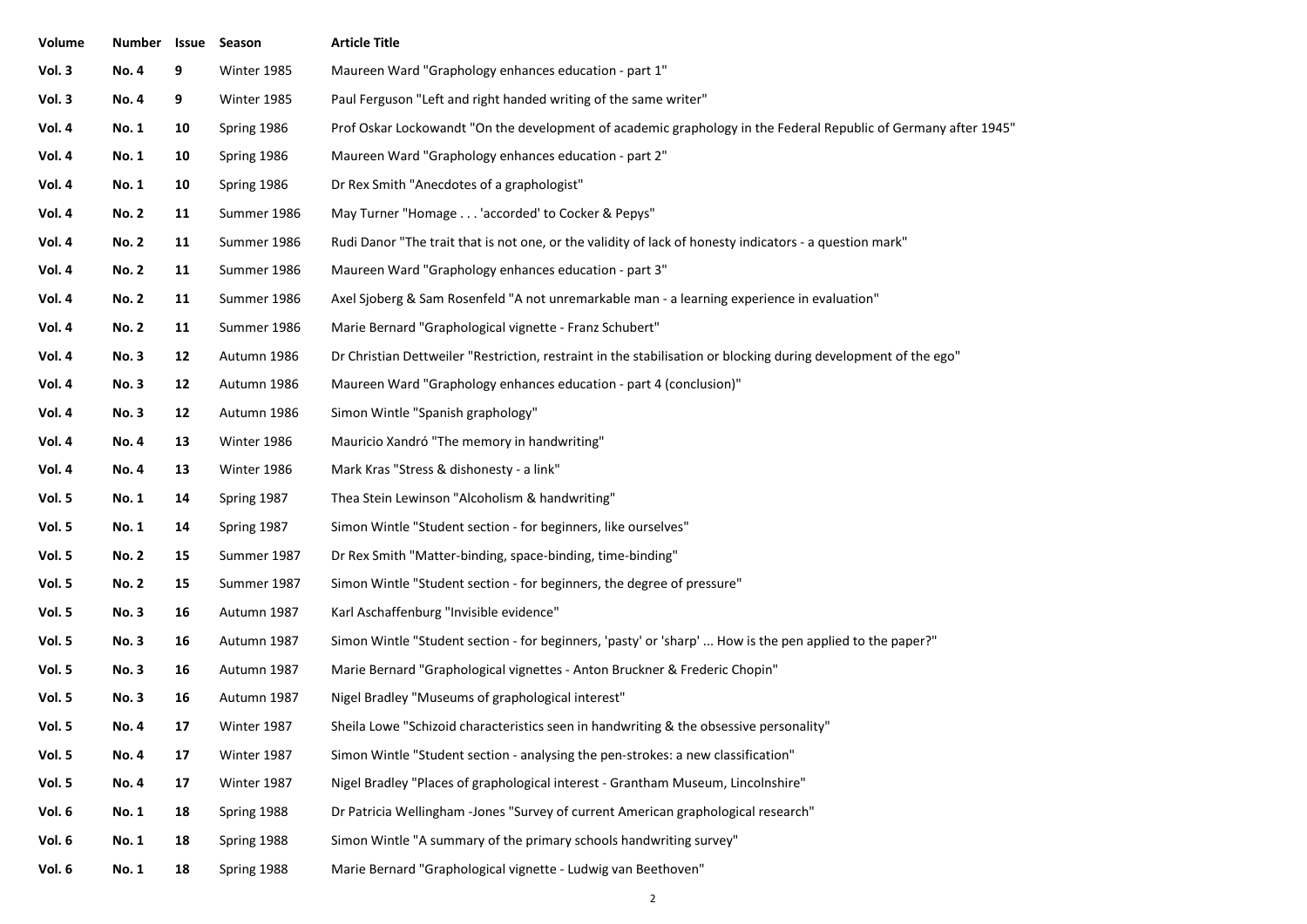| Volume | Number Issue |    | Season      | <b>Article Title</b>                                                                                     |
|--------|--------------|----|-------------|----------------------------------------------------------------------------------------------------------|
| Vol. 6 | <b>No. 1</b> | 18 | Spring 1988 | Simon Wintle "Student section - overall considerations: what is form standard?"                          |
| Vol. 6 | <b>No. 2</b> | 19 | Summer 1988 | Prof Oskar Lockowandt "The problem of the validation of graphological judgments"                         |
| Vol. 6 | <b>No. 2</b> | 19 | Summer 1988 | Rudi Danor "The three column figure test - a grapho-diagnostic aid"                                      |
| Vol. 6 | <b>No. 2</b> | 19 | Summer 1988 | Dr Christian Dettweiler "Dynamic & clinical handwriting analysis - an introduction"                      |
| Vol. 6 | <b>No. 2</b> | 19 | Summer 1988 | Simon Wintle "Career prospects in graphology"                                                            |
| Vol. 6 | <b>No.3</b>  | 20 | Autumn 1988 | Maureen Ward "Victoria: Queen of the United Kingdom & the British Empire & Empress of India (1819-1901)" |
| Vol. 6 | <b>No.3</b>  | 20 | Autumn 1988 | Margaret Gullan-Whur "The status of graphology as a study"                                               |
| Vol. 6 | <b>No.3</b>  | 20 | Autumn 1988 | Nigel Bradley "Places of graphological interest - St Bride Printing Library"                             |
| Vol. 6 | <b>No.3</b>  | 20 | Autumn 1988 | Simon Wintle "Respectability as an objective in graphology, & arcades & garlands"                        |
| Vol. 6 | <b>No. 4</b> | 21 | Winter 1988 | Prof Peter Kutter "How the mind solves its problems - rudiments of psycho-analytical theory on defense"  |
| Vol. 6 | <b>No. 4</b> | 21 | Winter 1988 | Erik Rees, Margaret Wilson & John Blomfield "The teaching of handwriting in schools"                     |
| Vol. 6 | <b>No. 4</b> | 21 | Winter 1988 | Nigel Bradley "Places of graphological interest - Birmingham Museum of Science & Industry"               |
| Vol. 7 | <b>No. 1</b> | 22 | Spring 1989 | May Turner "A second look at the Gestalt"                                                                |
| Vol. 7 | <b>No. 1</b> | 22 | Spring 1989 | Maureen Ward "Adjust writing - improve behaviour"                                                        |
| Vol. 7 | <b>No. 2</b> | 23 | Summer 1989 | John Beck "The inferiority complex"                                                                      |
| Vol. 7 | <b>No. 2</b> | 23 | Summer 1989 | Maureen Ward "The teaching of handwriting in schools"                                                    |
| Vol. 7 | <b>No. 2</b> | 23 | Summer 1989 | Jeremy Stedman "Wassily Kandinsky: a case of 'Art Meets Graphology'"                                     |
| Vol. 7 | <b>No. 2</b> | 23 | Summer 1989 | Axel H. Sjoberg, DeMart C. Besly "Of sex & morals"                                                       |
| Vol. 7 | <b>No. 2</b> | 23 | Summer 1989 | Nigel Bradley "Places of graphological interest - Cambridge"                                             |
| Vol. 7 | <b>No.3</b>  | 24 | Autumn 1989 | Prof Hans-Werner Scherz "Handwriting behaviour & criminal investigation"                                 |
| Vol. 7 | <b>No.3</b>  | 24 | Autumn 1989 | Dr Ellen Bowers "Q.E.D.: a critical look at the test design"                                             |
| Vol. 7 | <b>No.3</b>  | 24 | Autumn 1989 | Nigel Bradley "The Blueprint for British research symposia"                                              |
| Vol. 7 | <b>No. 4</b> | 25 | Winter 1989 | Dr Helmut Ploog "Handwriting psychology as a diagnostic tool in depth psychology"                        |
| Vol. 7 | <b>No.4</b>  | 25 | Winter 1989 | Dr P. Wellingham-Jones "Two psychogram studies"                                                          |
| Vol. 7 | <b>No. 4</b> | 25 | Winter 1989 | Eldene Whiting "An idea whose time has come"                                                             |
| Vol. 7 | <b>No. 4</b> | 25 | Winter 1989 | Jacqui Tew "Graphology - a career"                                                                       |
| Vol. 8 | <b>No. 1</b> | 26 | Spring 1990 | Felix Klein "The unconscious & the dynamics of energy distribution as seen in handwriting"               |
| Vol. 8 | <b>No. 1</b> | 26 | Spring 1990 | Rosemary Wilson "Report writing for recruitment purposes"                                                |
| Vol. 8 | <b>No. 1</b> | 26 | Spring 1990 | Nigel Bradley "Places of graphological interest - National Portrait Gallery, London"                     |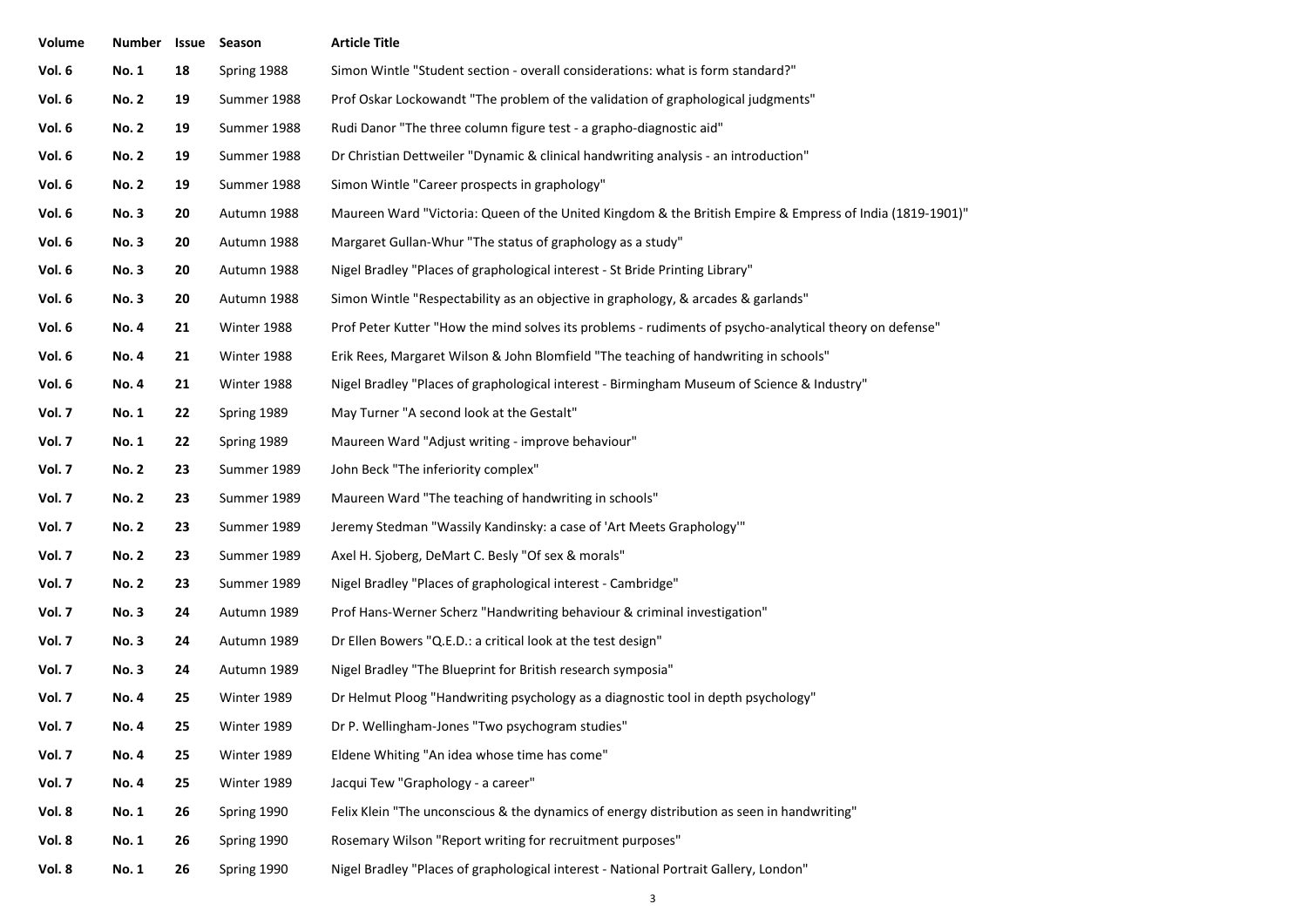| Volume         | <b>Number</b> | Issue | Season      | <b>Article Title</b>                                                                                                                      |  |
|----------------|---------------|-------|-------------|-------------------------------------------------------------------------------------------------------------------------------------------|--|
| Vol. 8         | <b>No. 2</b>  | 27    | Summer 1990 | Jacques Salce "The graphometric test - part 1: the basic research, the relationships between personality & expression"                    |  |
| Vol. 8         | <b>No. 2</b>  | 27    | Summer 1990 | Dr Patricia Wellingham-Jones "The state of graphology in America"                                                                         |  |
| Vol. 8         | <b>No. 2</b>  | 27    | Summer 1990 | Marie Bernard "Graphological vignette - Achille Claude Debussy"                                                                           |  |
| Vol. 8         | <b>No.3</b>   | 28    | Autumn 1990 | Jacques Salce "The graphometric test - part 2"                                                                                            |  |
| Vol. 8         | <b>No.3</b>   | 28    | Autumn 1990 | Hans-Peter Maier "The positive & negative experiences of a personnel manager of a larger hospital"                                        |  |
| Vol. 8         | <b>No.3</b>   | 28    | Autumn 1990 | Nigel Bradley "Places of graphological interest - the Wimbledon Lawn Tennis Museum"                                                       |  |
| Vol. 8         | <b>No. 4</b>  | 29    | Winter 1990 | Jacques Salce "The graphometric test - part 3: towards a graphology based on science"                                                     |  |
| Vol. 8         | <b>No. 4</b>  | 29    | Winter 1990 | Jeremy Stedman "The history of A, B, C,  - a primer for graphologists"                                                                    |  |
| Vol. 8         | <b>No. 4</b>  | 29    | Winter 1990 | Dr. Patricia Wellingham-Jones "Mind-body connection & handwriting - part 1"                                                               |  |
| Vol. 9         | <b>No. 1</b>  | 30    | Spring 1991 | Jacques Salce "The graphometric test - part 4 (concluded): the test as an introduction to experimental graphology"                        |  |
| Vol. 9         | <b>No. 1</b>  | 30    | Spring 1991 | Dr. P. Wellingham-Jones "Mind-body connection & handwriting - part 2 (concluded):symbols of health"                                       |  |
| Vol. 9         | <b>No. 2</b>  | 31    | Summer 1991 | Jeremy Stedman "Graphology meets a master of movement - the case of Rudolf Laban"                                                         |  |
| Vol. 9         | <b>No. 2</b>  | 31    | Summer 1991 | Jonathon Wyatt "Legal angles on graphology"                                                                                               |  |
| Vol. 9         | <b>No. 2</b>  | 31    | Summer 1991 | Kenneth Willetts "Graphology - the impact of computers - part 1"                                                                          |  |
| Vol. 9         | <b>No. 2</b>  | 31    | Summer 1991 | Mel Chandler "Is handwriting analysis a pseudo psychology?"                                                                               |  |
| Vol. 9         | <b>No.3</b>   | 32    | Autumn 1991 | Dr Christopher Molander "The predictive power of personality assessment"                                                                  |  |
| Vol. 9         | <b>No.3</b>   | 32    | Autumn 1991 | Kenneth Willetts "Graphology - the impact of computers - part 2: the automation of graphology"                                            |  |
| Vol. 9         | <b>No.3</b>   | 32    | Autumn 1991 | John Beck "Dominants, sub-dominants & counter-dominants"                                                                                  |  |
| Vol. 9         | <b>No.3</b>   | 32    | Autumn 1991 | Simon Wintle "Interpretation of modern handwriting - part 1: the psychology of modern writing implements"                                 |  |
| Vol. 9         | <b>No.3</b>   | 32    | Autumn 1991 | Mel Jay Chandler "In the eye of the storm - the debate over the APA's DSM III-R & beyond"                                                 |  |
| Vol. 9         | <b>No. 4</b>  | 33    | Winter 1991 | Hubert Desenclos "Pophal's tensions & the post Freudians"                                                                                 |  |
| Vol. 9         | <b>No. 4</b>  | 33    | Winter 1991 | Simon Wintle "Interpretation of modern handwriting - part 2: changes in the national handwriting style as a reflection of social changes" |  |
| Vol. 9         | <b>No. 4</b>  | 33    | Winter 1991 | Kenneth Willetts "Graphology - the impact of computers - part 3 (concluded)"                                                              |  |
| Vol. 9         | No. 4         | 33    | Winter 1991 | Dr P. Wellingham-Jones "Standard terms introduced"                                                                                        |  |
| <b>Vol. 10</b> | <b>No. 1</b>  | 34    | Spring 1992 | Jeremy Stedman "In custody - the care & conservation of handwriting samples"                                                              |  |
| <b>Vol. 10</b> | <b>No. 1</b>  | 34    | Spring 1992 | Jacqui Tew "Pressure"                                                                                                                     |  |
| <b>Vol. 10</b> | <b>No. 1</b>  | 34    | Spring 1992 | Simon Wintle "Interpretation of modern handwriting - part 3: script copy-book is here to stay"                                            |  |
| <b>Vol. 10</b> | <b>No. 2</b>  | 35    | Summer 1992 | Marianne Jacoby "Memories of Hans Jacoby"                                                                                                 |  |
| <b>Vol. 10</b> | <b>No. 2</b>  | 35    | Summer 1992 | Marie-Josée Menasse-Cremers & Xu Jianping "The precursors of Chinese Graphology"                                                          |  |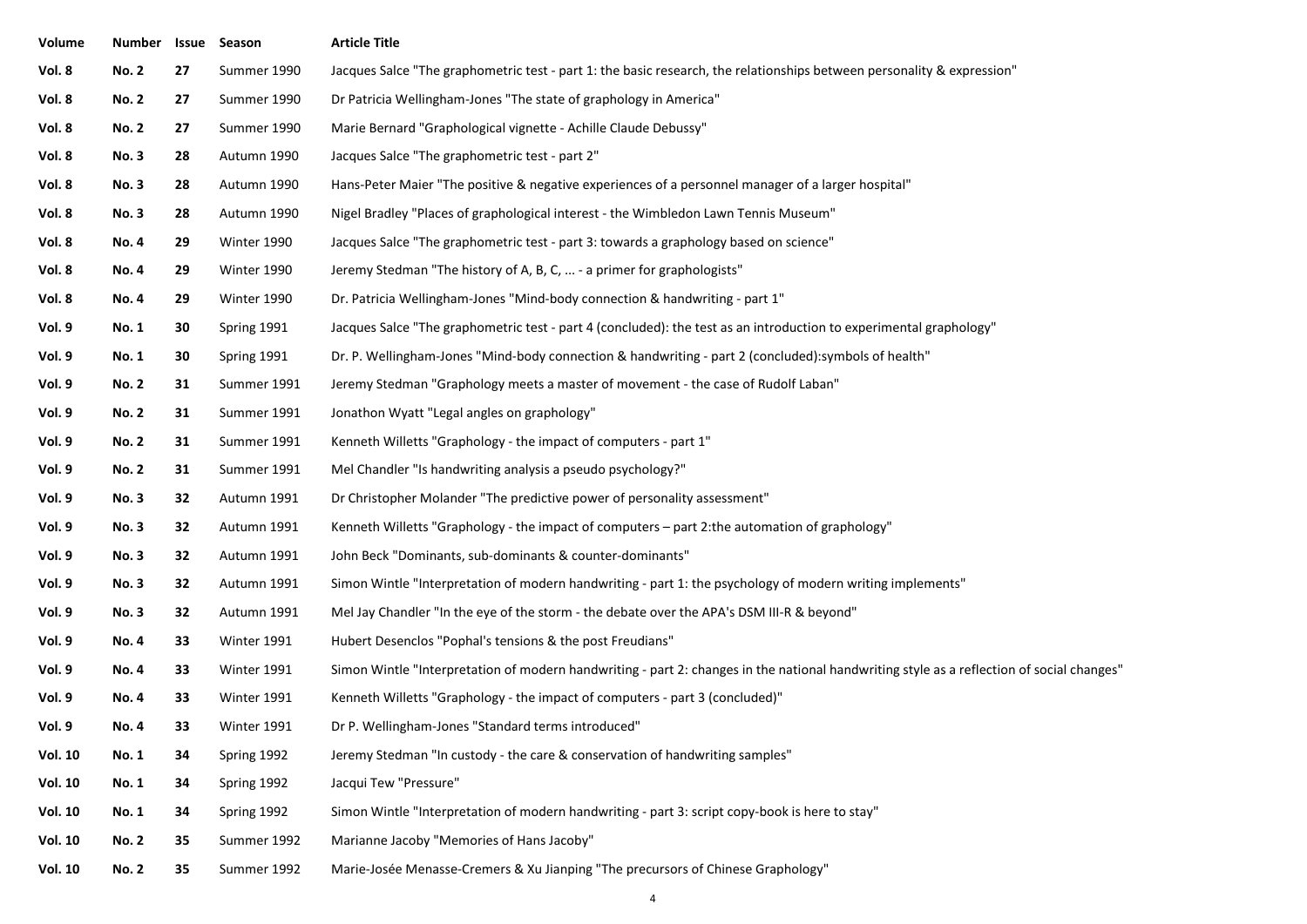| Volume         | <b>Number</b> | Issue | Season      | <b>Article Title</b>                                                                        |
|----------------|---------------|-------|-------------|---------------------------------------------------------------------------------------------|
| <b>Vol. 10</b> | <b>No. 2</b>  | 35    | Summer 1992 | Monique Deguy "Centenary of the death of Arthur Rimbaud"                                    |
| <b>Vol. 10</b> | <b>No. 2</b>  | 35    | Summer 1992 | Elisabeth Weber "Case history of a young offender"                                          |
| <b>Vol. 10</b> | <b>No. 2</b>  | 35    | Summer 1992 | Nigel Bradley "The British graphology bookshelf in 1991-2"                                  |
| <b>Vol. 10</b> | <b>No.3</b>   | 36    | Autumn 1992 | Emilio Canu "The present state of graphology in Italy"                                      |
| <b>Vol. 10</b> | <b>No.3</b>   | 36    | Autumn 1992 | Maureen Ward Gandy "The Lord High Admiral, Christopher Columbus"                            |
| <b>Vol. 10</b> | <b>No.3</b>   | 36    | Autumn 1992 | Barbara Sinclair "Neuroses in handwriting - an exploration of the theories of Karen Horney" |
| <b>Vol. 10</b> | <b>No.3</b>   | 36    | Autumn 1992 | Christopher Molander & Diane Simpson "Coping with the media"                                |
| <b>Vol. 10</b> | <b>No.3</b>   | 36    | Autumn 1992 | Ken Willetts "The computing graphologist"                                                   |
| <b>Vol. 10</b> | <b>No.4</b>   | 37    | Winter 1992 | Judy Greenwood "Some observations on compatibility at home & in the workplace"              |
| <b>Vol. 10</b> | <b>No.4</b>   | 37    | Winter 1992 | Jacqui Tew "Advisers advise & ministers decide"                                             |
| <b>Vol. 10</b> | <b>No.4</b>   | 37    | Winter 1992 | Nigel Bradley "British survey of left-handedness, 1992"                                     |
| <b>Vol. 11</b> | <b>No. 1</b>  | 38    | Spring 1993 | Margaret White "The presentation of graphology"                                             |
| <b>Vol. 11</b> | <b>No. 1</b>  | 38    | Spring 1993 | Nigel Bradley "Places of graphological interest - Carlyle's House"                          |
| <b>Vol. 11</b> | <b>No. 1</b>  | 38    | Spring 1993 | Alice Coleman "The graphology of graffiti"                                                  |
| <b>Vol. 11</b> | No. 1         | 38    | Spring 1993 | "Where does the brain store writing skill?"                                                 |
| <b>Vol. 11</b> | <b>No. 1</b>  | 38    | Spring 1993 | Jacqui Tew "Contradictory writing movements 1 - right slant"                                |
| <b>Vol. 11</b> | No. 1         | 38    | Spring 1993 | In memoriam - Patricia Marne                                                                |
| <b>Vol. 11</b> | <b>No. 2</b>  | 39    | Summer 1993 | Alice Coleman "Introversion & extraversion"                                                 |
| <b>Vol. 11</b> | <b>No. 2</b>  | 39    | Summer 1993 | Edgar Berillon (1908) "Graphic psychotherapy: its importance in the treatment of neuroses"  |
| <b>Vol. 11</b> | <b>No. 2</b>  | 39    | Summer 1993 | Thomas Byerly (1823) "On characteristic signatures"                                         |
| <b>Vol. 11</b> | <b>No. 2</b>  | 39    | Summer 1993 | Jacqui Tew "Contradictory writing movements 2 - left slant"                                 |
| <b>Vol. 11</b> | <b>No. 2</b>  | 39    | Summer 1993 | In memoriam - Maria Hepner                                                                  |
| <b>Vol. 11</b> | <b>No.3</b>   | 40    | Autumn 1993 | Marion Rayner "Hilliger's forms of connection"                                              |
| Vol. 11        | <b>No.3</b>   | 40    | Autumn 1993 | Elaine Quigley "The fascination of graphology"                                              |
| <b>Vol. 11</b> | <b>No.3</b>   | 40    | Autumn 1993 | Patricia Wellingham-Jones "Handwriting & the health professions"                            |
| <b>Vol. 11</b> | <b>No.3</b>   | 40    | Autumn 1993 | Jacqui Tew "Contradictory writing movements 3 - large absolute size"                        |
| <b>Vol. 11</b> | <b>No.4</b>   | 41    | Winter 1993 | Adam Brand "Graphology & Tony Lake's theory of psycho-economics"                            |
| <b>Vol. 11</b> | <b>No. 4</b>  | 41    | Winter 1993 | Hubert Desenclos "Spranger's value orientations & their graphological expression"           |
| <b>Vol. 11</b> | <b>No. 4</b>  | 41    | Winter 1993 | In memoriam - John Blomfield                                                                |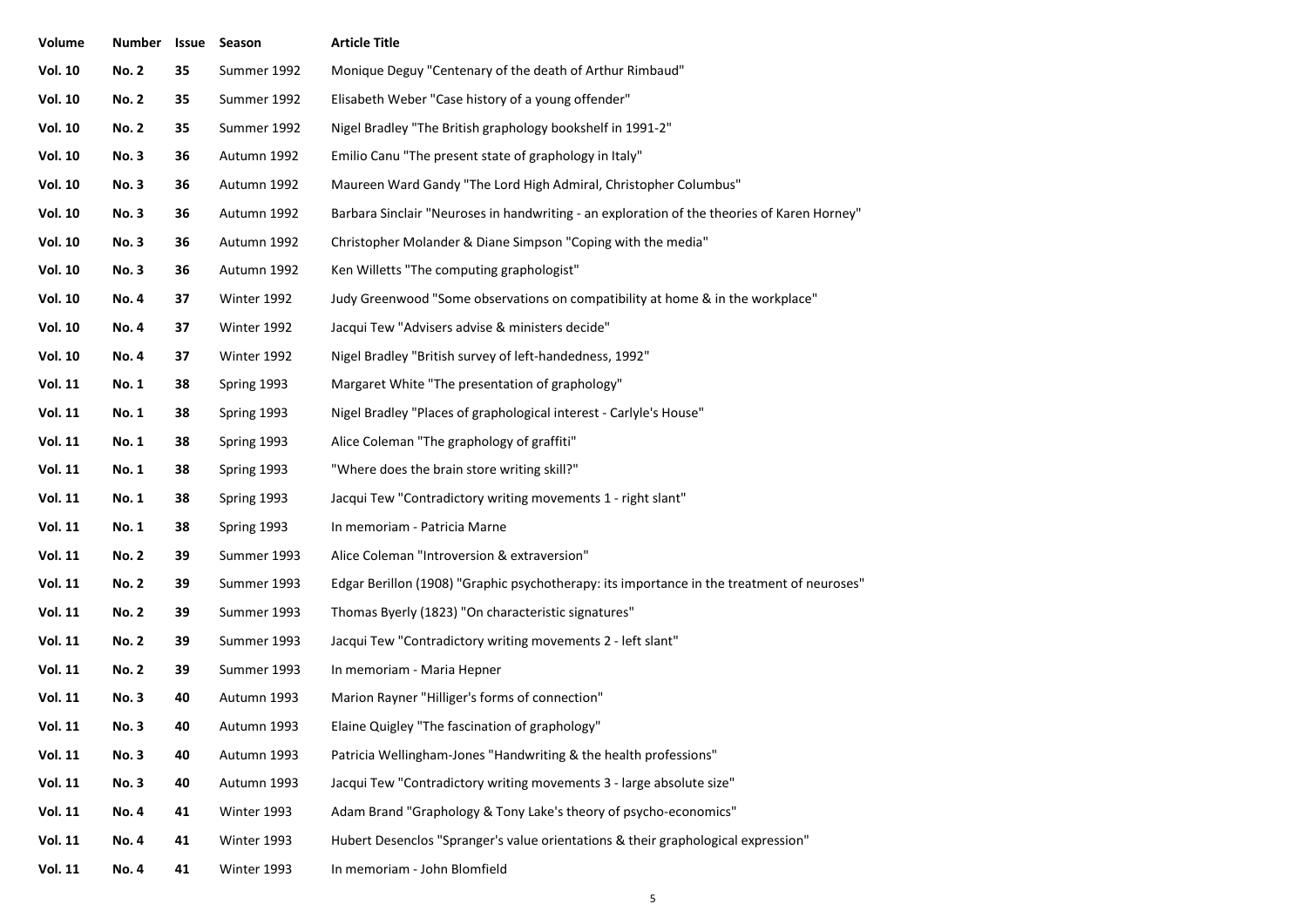| Volume         | Number Issue |    | Season      | <b>Article Title</b>                                                         |
|----------------|--------------|----|-------------|------------------------------------------------------------------------------|
| <b>Vol. 12</b> | <b>No. 1</b> | 42 | Spring 1994 | Beatriz Gonzalez Baelo "Graphological analysis of suicide notes"             |
| <b>Vol. 12</b> | <b>No. 1</b> | 42 | Spring 1994 | John Beck "Rhythm"                                                           |
| <b>Vol. 12</b> | No. 1        | 42 | Spring 1994 | Alice Coleman "Stroke analysis"                                              |
| <b>Vol. 12</b> | <b>No. 1</b> | 42 | Spring 1994 | Jacqui Tew "Contradictory writing movements 4 - small size"                  |
| <b>Vol. 12</b> | <b>No. 2</b> | 43 | Summer 1994 | Elaine Quigley "Places of graphological interest - the Dickens House Museum" |
| <b>Vol. 12</b> | <b>No. 2</b> | 43 | Summer 1994 | Simon Wintle "Corporate logo & graphic design"                               |
| <b>Vol. 12</b> | <b>No. 2</b> | 43 | Summer 1994 | "The S.G. Warburg Bank & graphology"                                         |
| <b>Vol. 12</b> | <b>No. 2</b> | 43 | Summer 1994 | Alice Coleman "Limits to graphology"                                         |
| <b>Vol. 12</b> | <b>No. 2</b> | 43 | Summer 1994 | Marion Rayner "Grapho-logic"                                                 |
| <b>Vol. 12</b> | <b>No. 2</b> | 43 | Summer 1994 | Jacqui Tew "Now you have your diploma"                                       |
| <b>Vol. 12</b> | <b>No. 2</b> | 43 | Summer 1994 | Jacqui Tew "Contradictory writing movements 5 - broadness of letters"        |
| <b>Vol. 12</b> | <b>No. 2</b> | 43 | Summer 1994 | Marion Rayner "Hilliger's alphabet - A"                                      |
| <b>Vol. 12</b> | <b>No. 2</b> | 43 | Summer 1994 | In memoriam - Mary Metzler                                                   |
| <b>Vol. 12</b> | <b>No.3</b>  | 44 | Autumn 1994 | John Beck "Persona & ego"                                                    |
| <b>Vol. 12</b> | <b>No.3</b>  | 44 | Autumn 1994 | Hubert Desenclos "The Heymans-Le Senne personality theory & handwriting"     |
| <b>Vol. 12</b> | <b>No.3</b>  | 44 | Autumn 1994 | Marion Rayner "Hilliger's alphabet - B"                                      |
| <b>Vol. 12</b> | <b>No. 4</b> | 45 | Winter 1994 | Christian Dettweiler "Anxiety affects clear thinking"                        |
| <b>Vol. 12</b> | <b>No. 4</b> | 45 | Winter 1994 | Alice Coleman "Admiral Sir John Balchin"                                     |
| <b>Vol. 12</b> | <b>No. 4</b> | 45 | Winter 1994 | Jacqui Tew "Contradictory writing movements 6 - narrowness of letters"       |
| <b>Vol. 12</b> | <b>No. 4</b> | 45 | Winter 1994 | Marion Rayner "Hilliger's alphabet - C, part 1"                              |
| <b>Vol. 13</b> | <b>No. 1</b> | 46 | Spring 1995 | Robert Harris "Confidence, motivation, career fulfilment - two celebrities"  |
| <b>Vol. 13</b> | <b>No. 1</b> | 46 | Spring 1995 | Alice Coleman & Ness Shirley "Middle-zone thinking letters"                  |
| <b>Vol. 13</b> | <b>No. 1</b> | 46 | Spring 1995 | Marion Rayner "Hilliger's alphabet - C, part 2"                              |
| <b>Vol. 13</b> | <b>No. 1</b> | 46 | Spring 1995 | "Deafness & writing"                                                         |
| <b>Vol. 13</b> | No. 1        | 46 | Spring 1995 | Ness Shirley "Car drivers' handwriting"                                      |
| <b>Vol. 13</b> | <b>No. 2</b> | 47 | Summer 1995 | Barbara Sinclair "Assessment of Form Level"                                  |
| <b>Vol. 13</b> | <b>No. 2</b> | 47 | Summer 1995 | Elaine Quigley "Introduction to Transactional Analysis"                      |
| <b>Vol. 13</b> | <b>No. 2</b> | 47 | Summer 1995 | Jacqueline Peugeot "Graphology in France"                                    |
| <b>Vol. 13</b> | <b>No. 2</b> | 47 | Summer 1995 | Marion Rayner "Hilliger's alphabet - D"                                      |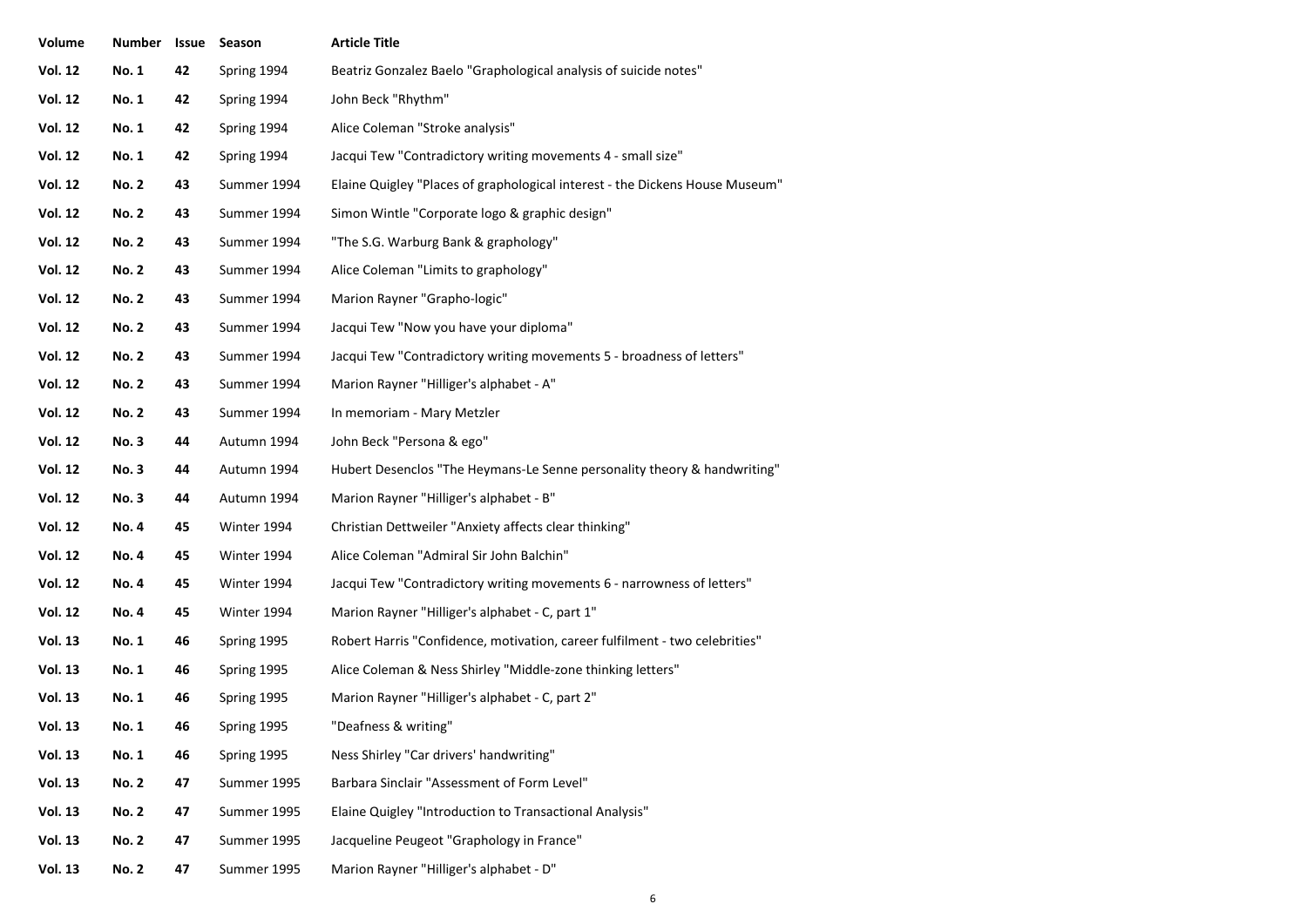| Volume         | <b>Number</b> | Issue | Season      | <b>Article Title</b>                                                                      |
|----------------|---------------|-------|-------------|-------------------------------------------------------------------------------------------|
| <b>Vol. 13</b> | <b>No.3</b>   | 48    | Autumn 1995 | Hubert Desenclos "Szondi's theory & graphology"                                           |
| <b>Vol. 13</b> | <b>No.3</b>   | 48    | Autumn 1995 | Robert Harris "H.G. Wells - dynamics of his thinking function"                            |
| <b>Vol. 13</b> | <b>No.3</b>   | 48    | Autumn 1995 | Juan Luis Allende "Graphology in Spain - introduction of graphology to University status" |
| <b>Vol. 13</b> | <b>No.3</b>   | 48    | Autumn 1995 | Marion Rayner "Hilliger's alphabet - E"                                                   |
| <b>Vol. 13</b> | <b>No. 4</b>  | 49    | Winter 1995 | Marion Rayner "Hilliger's alphabet - F"                                                   |
| <b>Vol. 13</b> | <b>No. 4</b>  | 49    | Winter 1995 | Nigel Bradley "Places of graphological interest 11 - The Freud Museum"                    |
| <b>Vol. 13</b> | <b>No. 4</b>  | 49    | Winter 1995 | "Setting the record straight"                                                             |
| <b>Vol. 13</b> | <b>No. 4</b>  | 49    | Winter 1995 | Corinne Bible "There's a write way to get a job"                                          |
| <b>Vol. 13</b> | <b>No. 4</b>  | 49    | Winter 1995 | Ness Shirley "Nick Leeson's writing"                                                      |
| <b>Vol. 14</b> | No. 1         | 50    | Spring 1996 | Karin van Duvendijk-Telders "Graphology in Holland"                                       |
| <b>Vol. 14</b> | <b>No. 1</b>  | 50    | Spring 1996 | Robert Harris "Research into 320 signatures"                                              |
| <b>Vol. 14</b> | No. 1         | 50    | Spring 1996 | Margaret White "Writing tests deal fair hand to candidates"                               |
| <b>Vol. 14</b> | No. 1         | 50    | Spring 1996 | Corinne Bible "Improving illegible handwriting"                                           |
| <b>Vol. 14</b> | No. 1         | 50    | Spring 1996 | Marion Rayner "Hilliger's alphabet - G & H"                                               |
| <b>Vol. 14</b> | <b>No. 2</b>  | 51    | Summer 1996 | B.I.G. Reliability Research Project - part 1                                              |
| <b>Vol. 14</b> | <b>No. 2</b>  | 51    | Summer 1996 | Barbara Sinclair "Profile of a mass murderer - Thomas Watt Hamilton"                      |
| <b>Vol. 14</b> | <b>No. 2</b>  | 51    | Summer 1996 | Hubert Desenclos "Desenclos' syndrome system"                                             |
| <b>Vol. 14</b> | <b>No.3</b>   | 52    | Autumn 1996 | John Beck "Ambivalence in writing"                                                        |
| <b>Vol. 14</b> | <b>No.3</b>   | 52    | Autumn 1996 | B.I.G. Reliability Research Project - part 2: a case of ambivalence                       |
| <b>Vol. 14</b> | <b>No.3</b>   | 52    | Autumn 1996 | Marion Rayner "Hilliger's alphabet - I                                                    |
| <b>Vol. 14</b> | No. 4         | 53    | Winter 1996 | Roma Avishai "Comparison of Hebrew & mother-tongue writing in bilingual people"           |
| <b>Vol. 14</b> | <b>No. 4</b>  | 53    | Winter 1996 | Nigel Bradley "The Internet & graphology"                                                 |
| <b>Vol. 14</b> | <b>No.4</b>   | 53    | Winter 1996 | Elaine Quigley "Your signature is the door & graphology is the key"                       |
| <b>Vol. 14</b> | No. 4         | 53    | Winter 1996 | Adam Brand "John Holland's research into vocations"                                       |
| <b>Vol. 14</b> | <b>No.4</b>   | 53    | Winter 1996 | Marion Rayner "Hilliger's alphabet - J & K"                                               |
| <b>Vol. 14</b> | <b>No. 4</b>  | 54    | Spring 1997 | Patrick James "A new IQ test"                                                             |
| <b>Vol. 14</b> | <b>No. 4</b>  | 54    | Spring 1997 | Marion Rayner "Hilliger's alphabet - L"                                                   |
| <b>Vol. 14</b> | <b>No. 4</b>  | 54    | Spring 1997 | "The best way to write" (as recommended by Humphrey Littleton)                            |
| <b>Vol. 14</b> | <b>No.4</b>   | 54    | Spring 1997 | B.I.G. Reliability Research Project - part 3: trait indicators                            |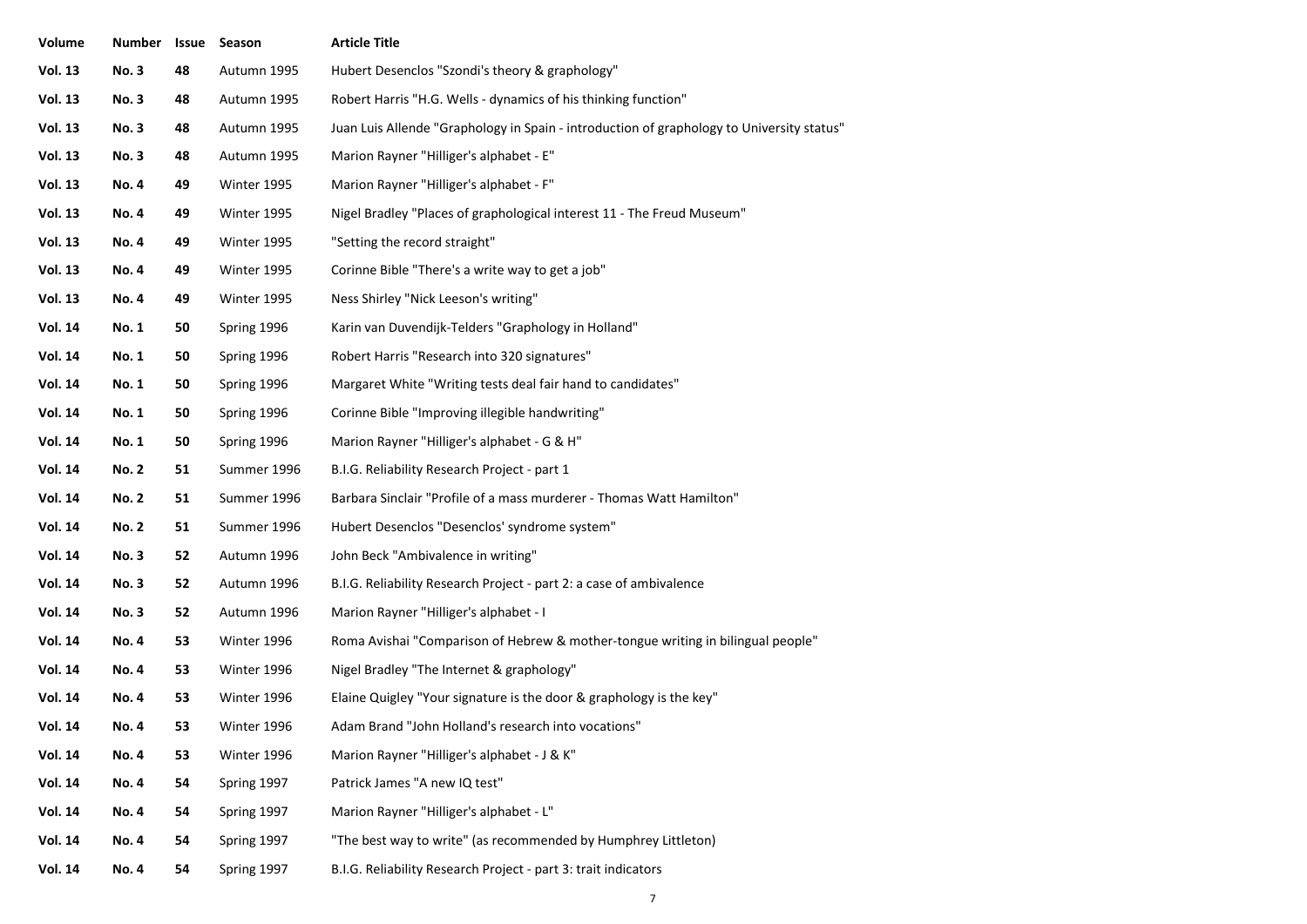| Volume         | Number       | Issue | Season      | <b>Article Title</b>                                       |
|----------------|--------------|-------|-------------|------------------------------------------------------------|
| <b>Vol. 14</b> | <b>No. 4</b> | 54    | Spring 1997 | Graphology's present status                                |
| <b>Vol. 15</b> | <b>No. 2</b> | 55    | Summer 1997 | Erika Karohs "Air strokes"                                 |
| <b>Vol. 15</b> | <b>No. 2</b> | 55    | Summer 1997 | Nigel Bradley "Internet sites"                             |
| <b>Vol. 15</b> | <b>No. 2</b> | 55    | Summer 1997 | Alice Coleman "How fast does your brain work?"             |
| <b>Vol. 15</b> | <b>No. 2</b> | 55    | Summer 1997 | Elaine Quigley "Tony Blair's handwriting"                  |
| <b>Vol. 15</b> | <b>No. 2</b> | 55    | Summer 1997 | Bridget Hickey "Grapho-diary"                              |
| <b>Vol. 15</b> | <b>No. 2</b> | 55    | Summer 1997 | Patrick James "Type A personality in handwriting"          |
| <b>Vol. 15</b> | <b>No. 2</b> | 55    | Summer 1997 | Marion Rayner "Hilliger's alphabet - M (part 1)"           |
| <b>Vol. 15</b> | <b>No.3</b>  | 56    | Autumn 1997 | Erika Karohs "Word spacing & line spacing"                 |
| <b>Vol. 15</b> | <b>No.3</b>  | 56    | Autumn 1997 | Jim Rindone "A Hollywood star"                             |
| <b>Vol. 15</b> | <b>No.3</b>  | 56    | Autumn 1997 | Ruth Feiner "Graphology in Israel"                         |
| <b>Vol. 15</b> | <b>No.3</b>  | 56    | Autumn 1997 | Yoshiko Inagaki "Writing a report for personnel selection" |
| <b>Vol. 15</b> | No. 3        | 56    | Autumn 1997 | Frits Cohen "Tony Blair - a Dutch profile"                 |
| <b>Vol. 15</b> | <b>No.3</b>  | 56    | Autumn 1997 | John Beck "The Jungian fourth function & inferiority"      |
| <b>Vol. 15</b> | <b>No. 4</b> | 57    | Winter 1997 | Alice Coleman "Tony Blair"                                 |
| <b>Vol. 15</b> | <b>No.4</b>  | 57    | Winter 1997 | Erika Karohs "Leadership ability as seen in handwriting"   |
| <b>Vol. 15</b> | <b>No. 4</b> | 57    | Winter 1997 | Jim Rindone "Co-dependency in handwriting"                 |
| <b>Vol. 15</b> | <b>No. 4</b> | 57    | Winter 1997 | Nigel Bradley "Internet sites - additions & corrections"   |
| <b>Vol. 15</b> | <b>No. 4</b> | 57    | Winter 1997 | Elaine Quigley "Sir Arthur Conan Doyle"                    |
| <b>Vol. 15</b> | <b>No. 4</b> | 57    | Winter 1997 | Marion Rayner "Hilliger's alphabet - M (part 2)"           |
| <b>Vol. 16</b> | <b>No. 1</b> | 58    | Spring 1998 | "Princess Diana's Signature"                               |
| <b>Vol. 16</b> | <b>No. 1</b> | 58    | Spring 1998 | Marion Rayner "Hilliger's alphabet - N (part 1)"           |
| <b>Vol. 16</b> | <b>No. 2</b> | 59    | Summer 1998 | "In Memoriam: Raymond Cattell"                             |
| <b>Vol. 16</b> | <b>No. 2</b> | 59    | Summer 1998 | Erika Karohs "The Ductus: Sharp, Pastose or Muddy?"        |
| <b>Vol. 16</b> | <b>No. 2</b> | 59    | Summer 1998 | Kimon lanetta "Timothy McVeigh; the Oklahoma Bomber"       |
| <b>Vol. 16</b> | <b>No. 2</b> | 59    | Summer 1998 | Sheila Lowe "Graphology and Computers: Strange Bedfellows" |
| <b>Vol. 16</b> | <b>No. 2</b> | 59    | Summer 1998 | Charlotte Alergant "Children's Handwriting"                |
| <b>Vol. 16</b> | <b>No. 2</b> | 59    | Summer 1998 | Marion Rayner "Frank Hilliger's Alphabet - N (part 2)"     |
| <b>Vol. 16</b> | No. 2        | 59    | Summer 1998 | Elaine Quigley "Graphological Quiz"                        |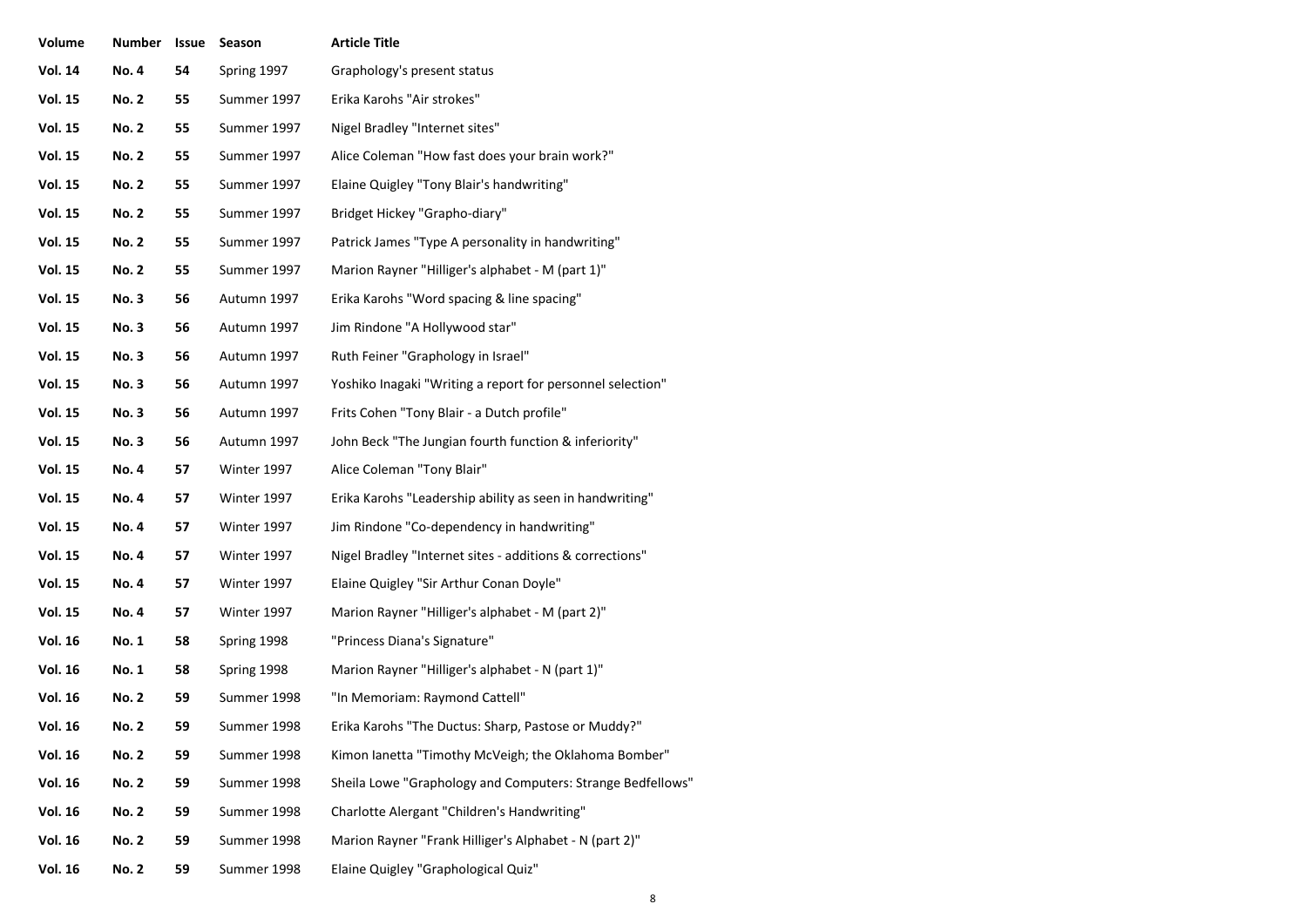| Volume         | Number Issue Season |    |             | <b>Article Title</b>                                                                                                          |  |
|----------------|---------------------|----|-------------|-------------------------------------------------------------------------------------------------------------------------------|--|
| <b>Vol. 16</b> | <b>No.3</b>         | 60 | Autumn 1998 | Erik Rees, Robert Harris, Alice Coleman, Elaine Quigley, Frank Hilliger "Form Level: A Mini Symposium                         |  |
| <b>Vol. 16</b> | <b>No. 3</b>        | 60 | Autumn 1998 | Alice Coleman "A Titanic Victim"                                                                                              |  |
| <b>Vol. 16</b> | <b>No.3</b>         | 60 | Autumn 1998 | David Shaw "Parkinson's Disease: A Handwriting Sample"                                                                        |  |
| <b>Vol. 16</b> | <b>No.3</b>         | 60 | Autumn 1998 | John Beck "A Graphologist's Life"                                                                                             |  |
| <b>Vol. 16</b> | <b>No.3</b>         | 60 | Autumn 1998 | Marion Rayner "Frank Hilliger's Alphabet - O"                                                                                 |  |
| <b>Vol. 16</b> | No. 4               | 61 | Winter 1998 | John Beck "The Use of Capitals as a Dominant in Handwriting"                                                                  |  |
| <b>Vol. 16</b> | No. 4               | 61 | Winter 1998 | Milton Moore "The Ice Woman"                                                                                                  |  |
| <b>Vol. 16</b> | No. 4               | 61 | Winter 1998 | Elaine Quigley "The Enneagram as a Valuable Diagnostic Tool"                                                                  |  |
| <b>Vol. 16</b> | No. 4               | 61 | Winter 1998 | Marion Rayner "Frank Hilliger's Alphabet - P (Part 1)"                                                                        |  |
| <b>Vol. 17</b> | No. 1               | 62 | Spring 1999 | Adam Brand "The 6th British Symposium on Graphology"                                                                          |  |
| <b>Vol. 17</b> | No. 1               | 62 | Spring 1999 | Ricky Dudley "Emotion: the PACE Method"                                                                                       |  |
| <b>Vol. 17</b> | No. 1               | 62 | Spring 1999 | Frits Cohen & Nigel Bradley "Graphology Books"                                                                                |  |
| <b>Vol. 17</b> | No. 1               | 62 | Spring 1999 | Marion Rayner "Frank Hilliger's Alphabet - P (Part 2)"                                                                        |  |
| <b>Vol. 17</b> | No. 1               | 62 | Spring 1999 | Erika Karohs "Garlanded Letter Forms"                                                                                         |  |
| <b>Vol. 17</b> | <b>No. 2</b>        | 63 | Summer 1999 | Margaret Gullan-Whur "Spinoza - a Life Within Reason?"                                                                        |  |
| <b>Vol. 17</b> | <b>No. 2</b>        | 63 | Summer 1999 | Pat Church "A Counselling Study Using Graphology and Dreams"                                                                  |  |
| <b>Vol. 17</b> | <b>No. 2</b>        | 63 | Summer 1999 | Louise Puttick "What Are The Indicators of Emotions in Handwriting?"                                                          |  |
| <b>Vol. 17</b> | <b>No. 2</b>        | 63 | Summer 1999 | Alice Coleman "William Hague: Leader of the Opposition"                                                                       |  |
| <b>Vol. 17</b> | <b>No. 2</b>        | 63 | Summer 1999 | Marion Rayner "Frank Hilliger's Alphabet - Q"                                                                                 |  |
| <b>Vol. 17</b> | <b>No. 2</b>        | 63 | Summer 1999 | Robert S. Harris "Cardinal Basil Hume"                                                                                        |  |
| <b>Vol. 17</b> | <b>No. 2</b>        | 63 | Summer 1999 | Jacqui Tew "The Learning Curve"                                                                                               |  |
| <b>Vol. 17</b> | <b>No.3</b>         | 64 | Autumn 1999 | Robert S. Harris, Adam Brand, Patricia Leeson & Elaine Quigley "B.I.G. Reproducibility Test: Handwriting of a Nobel Laureate" |  |
| <b>Vol. 17</b> | <b>No.3</b>         | 64 | Autumn 1999 | David Membrey "Who Was Camillo Baldi?"                                                                                        |  |
| <b>Vol. 17</b> | <b>No.3</b>         | 64 | Autumn 1999 | "Writing Showed all the Traits of a Murder"                                                                                   |  |
| <b>Vol. 17</b> | <b>No.3</b>         | 64 | Autumn 1999 | Alice Coleman "Terminology Report"                                                                                            |  |
| <b>Vol. 17</b> | <b>No.3</b>         | 64 | Autumn 1999 | Jacqui Tew "The Learning Curve: Spacing (1)"                                                                                  |  |
| <b>Vol. 17</b> | <b>No.3</b>         | 64 | Autumn 1999 | Marion Rayner "Frank Hilliger's Alphabet - R (Part 1)"                                                                        |  |
| <b>Vol. 17</b> | <b>No. 4</b>        | 65 | Winter 1999 | Christopher Pamplin "Expert Evidence: Do You Have All the Facts/"                                                             |  |
| <b>Vol. 17</b> | <b>No. 4</b>        | 65 | Winter 1999 | Ann Nimmo "Dyslexia"                                                                                                          |  |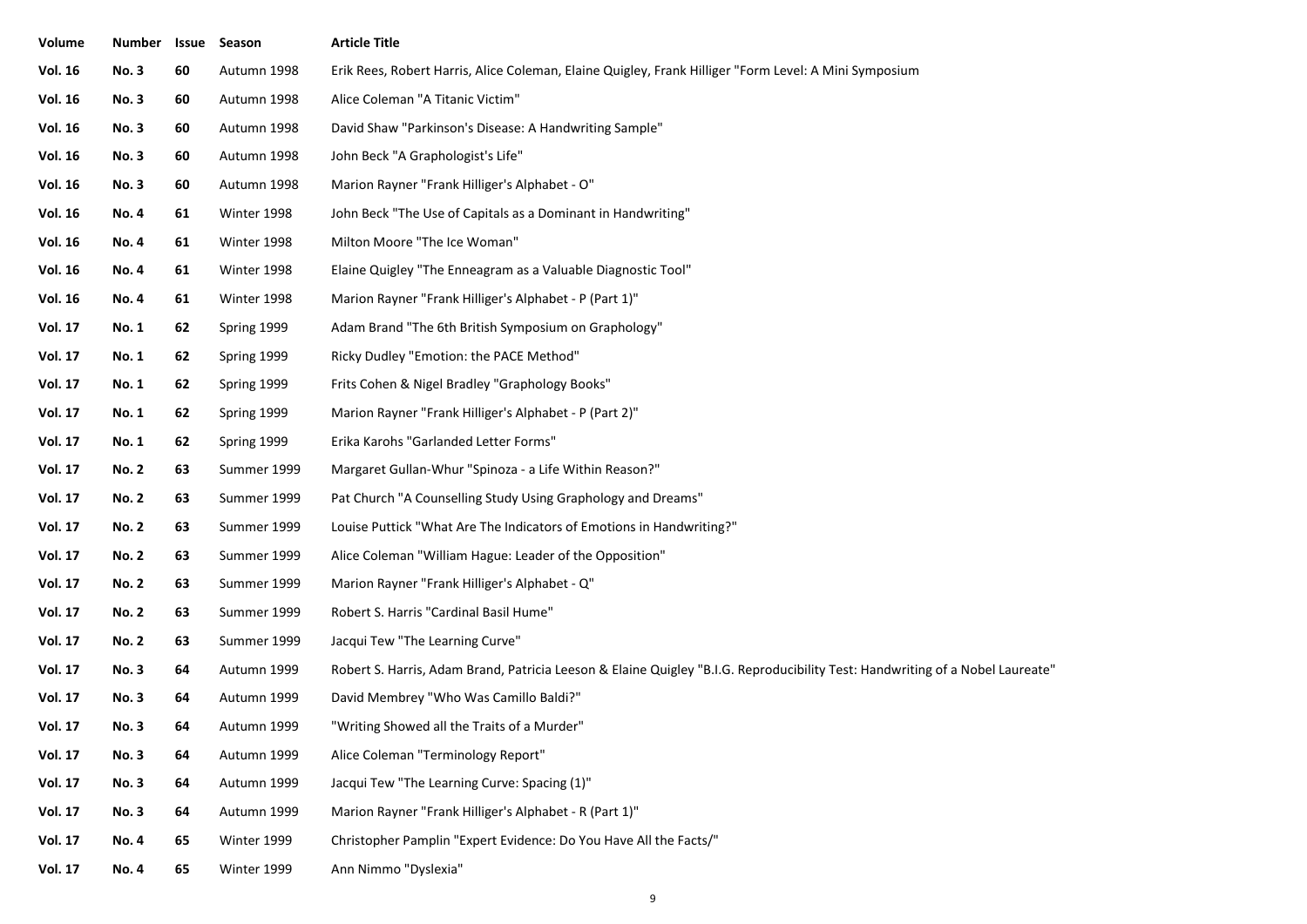| Volume         | <b>Number</b> | Issue | Season      | <b>Article Title</b>                                                                   |
|----------------|---------------|-------|-------------|----------------------------------------------------------------------------------------|
| <b>Vol. 17</b> | <b>No.4</b>   | 65    | Winter 1999 | David Membrey "Camillo Baldi and the Origins of Graphology in the Seventeenth Century" |
| <b>Vol. 17</b> | <b>No.4</b>   | 65    | Winter 1999 | Jacqui Tew "The Learning Curve: Spacing (2)"                                           |
| <b>Vol. 17</b> | <b>No. 4</b>  | 65    | Winter 1999 | Marion Rayner "Frank Hilliger's Alphabet - R (Part 2)"                                 |
| <b>Vol. 18</b> | <b>No. 1</b>  | 66    | Spring 2000 | Margaret Webb & Patricia Leeson "Dr Harold Shipman: Two Analyses"                      |
| <b>Vol. 18</b> | <b>No. 1</b>  | 66    | Spring 2000 | Christopher Pamplin "A Marketing Tool for Expert Witnesses"                            |
| <b>Vol. 18</b> | <b>No. 1</b>  | 66    | Spring 2000 | Robert S. Harris "Looking Beyond Our Horizons: A Challenge to Graphologists"           |
| <b>Vol. 18</b> | <b>No. 1</b>  | 66    | Spring 2000 | Erik Rees "Selling Graphology"                                                         |
| <b>Vol. 18</b> | <b>No. 1</b>  | 66    | Spring 2000 | Elaine Quigley "How I Got Started in Graphology"                                       |
| <b>Vol. 18</b> | <b>No. 1</b>  | 66    | Spring 2000 | Marion Rayner "Frank Hilliger's Alphabet - S (Part 1)"                                 |
| <b>Vol. 18</b> | <b>No. 1</b>  | 66    | Spring 2000 | Robert S. Harris "Identifying Guilt in Handwriting: When Can Graphologists Be Guilty?  |
| <b>Vol. 18</b> | <b>No. 1</b>  | 66    | Spring 2000 | Jacqui Tew "The Learning Curve: Spacing (3)"                                           |
| <b>Vol. 18</b> | <b>No. 2</b>  | 67    | Summer 2000 | John Beck "The Mythological Types of St Morand"                                        |
| <b>Vol. 18</b> | <b>No. 2</b>  | 67    | Summer 2000 | Roma Avishai "What Children Tell in the Family Drawing"                                |
| <b>Vol. 18</b> | <b>No. 2</b>  | 67    | Summer 2000 | Elaine Quigley & Jack Deller "Applying Two Methods in our Profiling of a Person"       |
| <b>Vol. 18</b> | <b>No. 2</b>  | 67    | Summer 2000 | Jacqui Tew "The Learning Curve: Rhythm"                                                |
| <b>Vol. 18</b> | <b>No.3</b>   | 68    | Autumn 2000 | Arlyn J. Imberman "Spiritual, Romantic and Star-Crossed Love"                          |
| <b>Vol. 18</b> | <b>No.3</b>   | 68    | Autumn 2000 | Roma Avishai "Case Studies: Virginia Woolf and Oscar Wilde"                            |
| <b>Vol. 18</b> | <b>No.3</b>   | 68    | Autumn 2000 | Jacqui Tew "The Learning Curve: Regularity"                                            |
| <b>Vol. 18</b> | <b>No.3</b>   | 68    | Autumn 2000 | "Frank Hilliger's Alphabet: S"                                                         |
| <b>Vol. 18</b> | <b>No. 4</b>  | 69    | Winter 2000 | Dr Erika Karohs "Ambivalence as seen in Handwriting"                                   |
| <b>Vol. 18</b> | <b>No. 4</b>  | 69    | Winter 2000 | Mary Black "Enid Blyton"                                                               |
| <b>Vol. 18</b> | <b>No.4</b>   | 69    | Winter 2000 | Dr Margaret Gullan-Whur "Research Studies of Graphological Interest"                   |
| <b>Vol. 18</b> | <b>No. 4</b>  | 69    | Winter 2000 | "Frank Hilliger's Alphabet: T"                                                         |
| <b>Vol. 18</b> | No. 4         | 69    | Winter 2000 | Sheila Lowe "The G-8 Summit Leaders"                                                   |
| <b>Vol. 18</b> | <b>No. 4</b>  | 69    | Winter 2000 | Jacqui Tew "The Learning Curve: Zones"                                                 |
| <b>Vol. 19</b> | No. 1         | 70    | Spring 2001 | John Beck "The Mythological Types Continued"                                           |
| <b>Vol. 19</b> | No. 1         | 70    | Spring 2001 | Esther M. Dosch "The Interpretation of Printed Handwriting (Part One)"                 |
| <b>Vol. 19</b> | No. 1         | 70    | Spring 2001 | Jacqui Tew "The Learning Curve: Absolute Size"                                         |
| <b>Vol. 19</b> | No. 1         | 70    | Spring 2001 | Nigel Bradley "An Internet Tour for Graphology"                                        |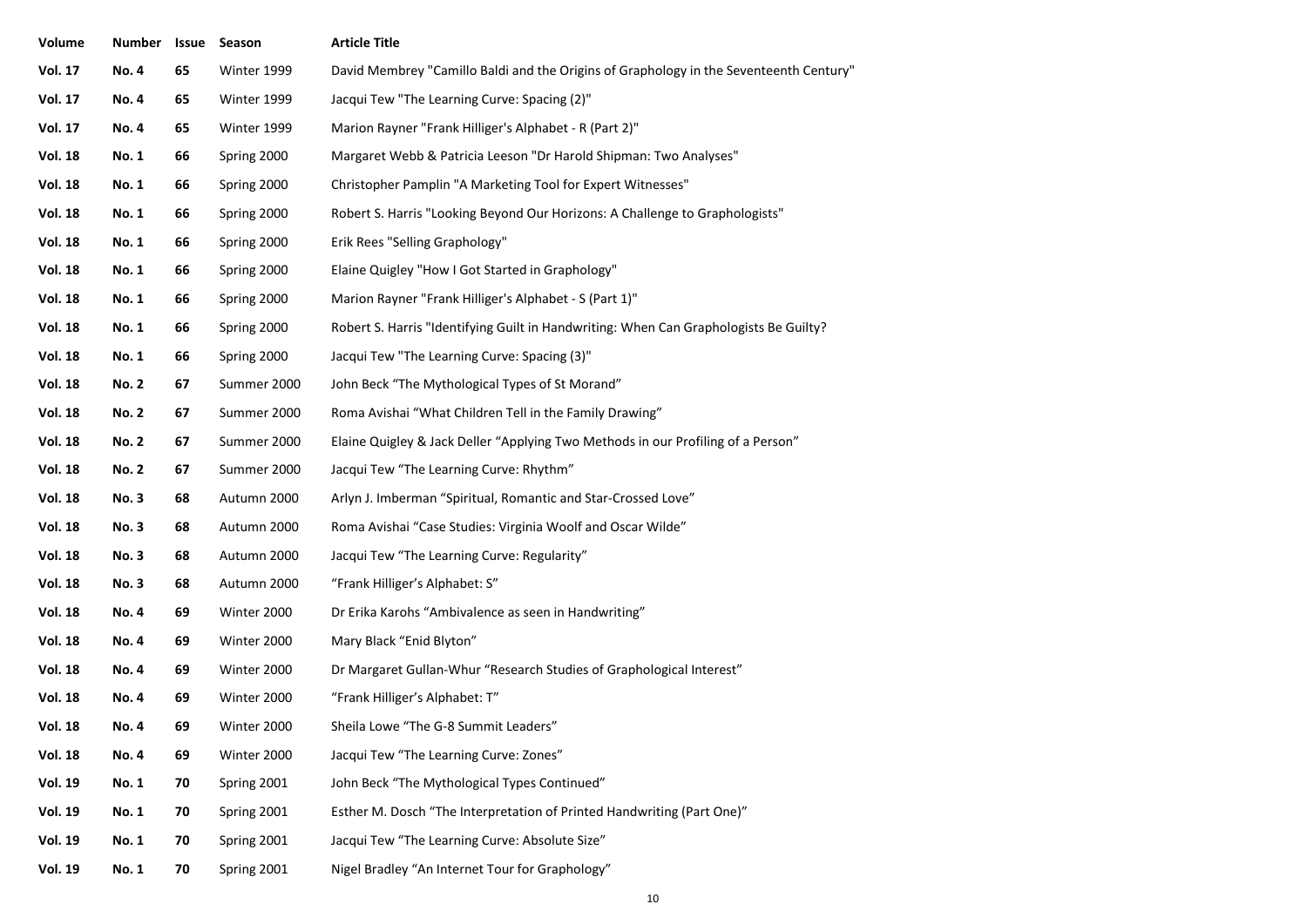| Volume         | Number       | Issue | Season      | <b>Article Title</b>                                                                                |  |
|----------------|--------------|-------|-------------|-----------------------------------------------------------------------------------------------------|--|
| <b>Vol. 19</b> | <b>No. 1</b> | 70    | Spring 2001 | Frits Cohen "Scientific Handwriting Analysis: Aspects of Modern Graphology"                         |  |
| <b>Vol. 19</b> | <b>No. 2</b> | 71    | Summer 2001 | Esther M. Dosch "The Interpretation of Printed Handwriting (Part Two)"                              |  |
| <b>Vol. 19</b> | <b>No. 2</b> | 71    | Summer 2001 | Robert S. Harris "A Study of English Architects' Handwritings"                                      |  |
| <b>Vol. 19</b> | <b>No. 2</b> | 71    | Summer 2001 | Jacqui Tew "The Learning Curve: Slant"                                                              |  |
| <b>Vol. 19</b> | <b>No.3</b>  | 72    | Autumn 2001 | Diane Simpson, interviewed by Robert S. Harris "The Police, Graphology and the Yorkshire Ripper"    |  |
| <b>Vol. 19</b> | <b>No.3</b>  | 72    | Autumn 2001 | Olivia Graham "A Critique of The Write Stuff"                                                       |  |
| <b>Vol. 19</b> | <b>No.3</b>  | 72    | Autumn 2001 | Sheila Lowe, Erik Rees, Elaine Quigley, Roma Avishai, Alice Coleman "Timothy McVeigh: Five Reports" |  |
| <b>Vol. 19</b> | <b>No.3</b>  | 72    | Autumn 2001 | Robert S. Harris "The Handwriting Culture Vs. Technology                                            |  |
| <b>Vol. 19</b> | <b>No.3</b>  | 72    | Autumn 2001 | Alice Coleman "Handwriting - Has it a Future?"                                                      |  |
| <b>Vol. 19</b> | <b>No.3</b>  | 72    | Autumn 2001 | Jacqui Tew "The Learning Curve: Baselines                                                           |  |
| <b>Vol. 19</b> | <b>No. 4</b> | 73    | Winter 2001 | Christopher Molander "The Vertical Writing Slant"                                                   |  |
| <b>Vol. 19</b> | <b>No. 4</b> | 73    | Winter 2001 | Hilliger's Alphabet: U                                                                              |  |
| <b>Vol. 19</b> | No. 4        | 73    | Winter 2001 | Erik Rees "Integrity"                                                                               |  |
| <b>Vol. 19</b> | <b>No. 4</b> | 73    | Winter 2001 | Jacqui Tew "The Learning Curve: Connectedness"                                                      |  |
| <b>Vol. 19</b> | No. 4        | 73    | Winter 2001 | Alice Coleman "Another Step Towards Rapprochement"                                                  |  |
| <b>Vol. 19</b> | <b>No. 4</b> | 73    | Winter 2001 | Adam Brand "Review"                                                                                 |  |
| <b>Vol. 20</b> | <b>No. 1</b> | 74    | Spring 2002 | Symposium Programme                                                                                 |  |
| <b>Vol. 20</b> | <b>No. 1</b> | 74    | Spring 2002 | John Beck "Dishonesty and Deceit"                                                                   |  |
| <b>Vol. 20</b> | <b>No. 1</b> | 74    | Spring 2002 | Jacqui Tew "The Learning Curve: Width"                                                              |  |
| <b>Vol. 20</b> | <b>No. 1</b> | 74    | Spring 2002 | Alice Coleman "Line Spacing"                                                                        |  |
| <b>Vol. 20</b> | <b>No. 1</b> | 74    | Spring 2002 | Elaine Quigley "Albinia de la Mare"                                                                 |  |
| <b>Vol. 20</b> | No. 1        | 74    | Spring 2002 | Frank Hilliger's Alphabet: V, W, Z                                                                  |  |
| <b>Vol. 20</b> | <b>No. 1</b> | 74    | Spring 2002 | Adam Brand, Alice Coleman "Reviews"                                                                 |  |
| <b>Vol. 20</b> | <b>No. 2</b> | 75    | Summer 2002 | Institute News                                                                                      |  |
| <b>Vol. 20</b> | <b>No. 2</b> | 75    | Summer 2002 | Erik Rees "Graphology's Greatest Hurdle - Fear!"                                                    |  |
| <b>Vol. 20</b> | <b>No. 2</b> | 75    | Summer 2002 | Alice Coleman "A Note on Emotional Intelligence"                                                    |  |
| <b>Vol. 20</b> | <b>No. 2</b> | 75    | Summer 2002 | Jacqui Tew "The Learning Curve: Forms of Connection"                                                |  |
| <b>Vol. 20</b> | <b>No. 2</b> | 75    | Summer 2002 | Elaine Quigley "The Priorities of the Age"                                                          |  |
| <b>Vol. 20</b> | <b>No. 2</b> | 75    | Summer 2002 | John Beck "Freudian Principles"                                                                     |  |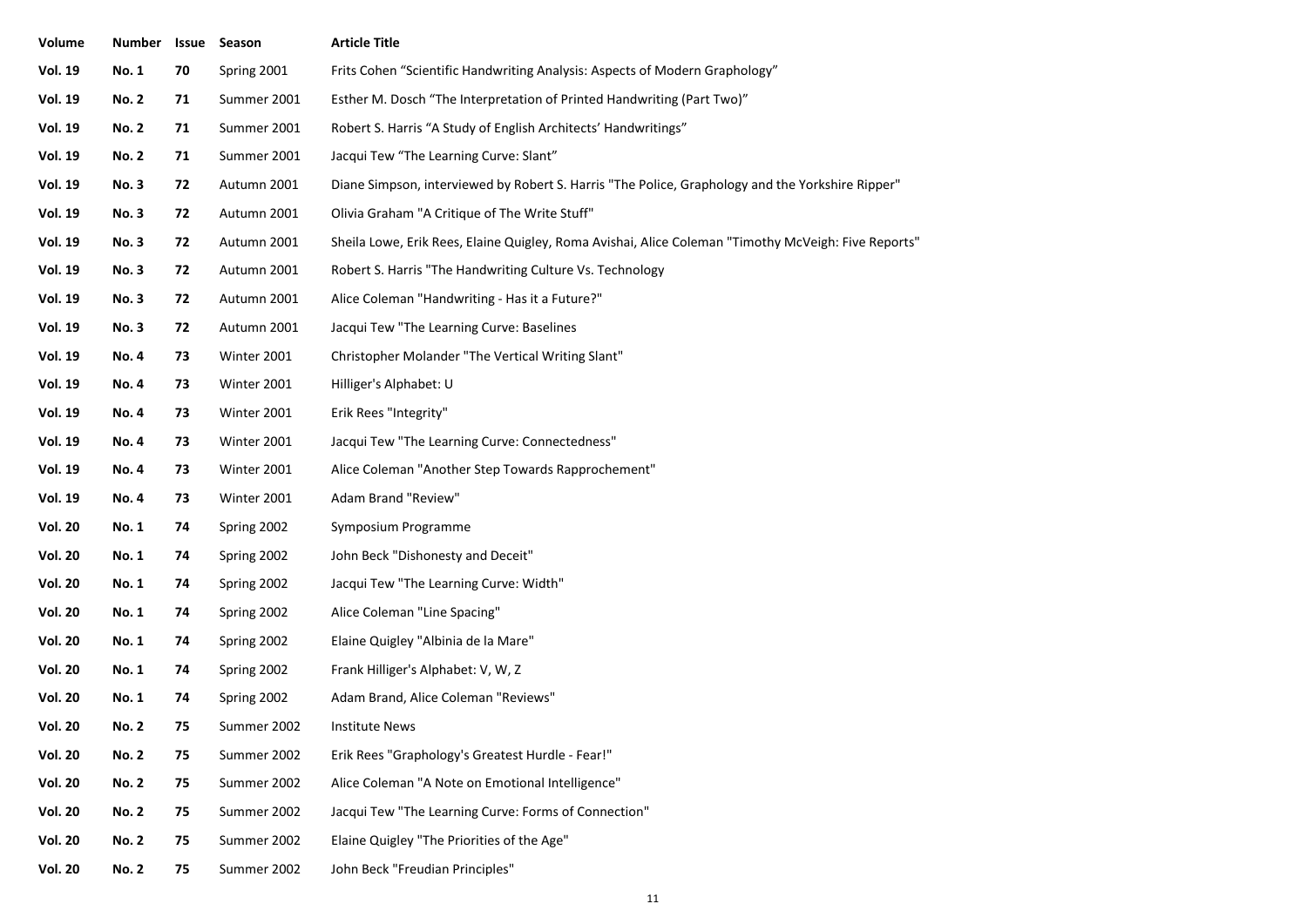| Volume         | <b>Number</b> |    | <b>Issue Season</b> | <b>Article Title</b>                                                                                   |  |
|----------------|---------------|----|---------------------|--------------------------------------------------------------------------------------------------------|--|
| <b>Vol. 20</b> | <b>No.3</b>   | 76 | Autumn 2002         | Betty Turk, Penny Graves, Barbara Sinclair, Elaine Quigley, Alice Coleman "Iris Murdoch's Handwriting" |  |
| <b>Vol. 20</b> | <b>No.3</b>   | 76 | Autumn 2002         | John Beck "Hysteric and Phallo-Narcissistic Types in Writing"                                          |  |
| <b>Vol. 20</b> | <b>No.3</b>   | 76 | Autumn 2002         | Sheila Lowe "The Lecture/Seminar - An Important Stream of Income"                                      |  |
| <b>Vol. 20</b> | <b>No.3</b>   | 76 | Autumn 2002         | Robert S Harris "Graphology Under Threat in Finland"                                                   |  |
| <b>Vol. 20</b> | <b>No.3</b>   | 76 | Autumn 2002         | John Beck "International Graphological Colloquium"                                                     |  |
| <b>Vol. 20</b> | <b>No. 4</b>  | 77 | Winter 2002         | Elaine Quigley "Doodles and their Meaning"                                                             |  |
| <b>Vol. 20</b> | <b>No. 4</b>  | 77 | Winter 2002         | Robert S Harris "In conversation with John Beck"                                                       |  |
| <b>Vol. 20</b> | <b>No. 4</b>  | 77 | Winter 2002         | Tony Soar "Graphological Methods: The British Academy of Graphology"                                   |  |
| <b>Vol. 20</b> | <b>No. 4</b>  | 77 | Winter 2002         | Nigel Bradley "Sheila Lowe's Handwriting Analyzer"                                                     |  |
| <b>Vol. 20</b> | <b>No. 4</b>  | 77 | Winter 2002         | Alice Coleman "A Plea for Help"                                                                        |  |
| <b>Vol. 20</b> | No. 4         | 77 | Winter 2002         | Robert S Harris "Your Questions"                                                                       |  |
| <b>Vol. 20</b> | <b>No. 4</b>  | 77 | Winter 2002         | Adam Brand "Book Review"                                                                               |  |
| <b>Vol. 21</b> | <b>No. 1</b>  | 78 | Spring 2003         | Robert S. Harris "In Conversation with Chris Loeffler"                                                 |  |
| <b>Vol. 21</b> | <b>No. 1</b>  | 78 | Spring 2003         | Archbishop of Canterbury - The Times Coverage                                                          |  |
| <b>Vol. 21</b> | <b>No. 1</b>  | 78 | Spring 2003         | Elaine Quigley "Dynamics of a Fatal Relationship: Myra Hindley and Ian Brady"                          |  |
| <b>Vol. 21</b> | <b>No. 1</b>  | 78 | Spring 2003         | Nigel Bradley (Translator) "On Crepieux-Jamin"                                                         |  |
| <b>Vol. 21</b> | <b>No. 1</b>  | 78 | Spring 2003         | Sue FitzHugh "Your Questions"                                                                          |  |
| <b>Vol. 21</b> | <b>No. 2</b>  | 79 | Summer 2003         | Ruth Rostron "I've Got Rhythm?"                                                                        |  |
| <b>Vol. 21</b> | <b>No. 2</b>  | 79 | Summer 2003         | John Beck "The Four Psychic Types of Jung and Their Representation in Handwriting: (Part 1)"           |  |
| <b>Vol. 21</b> | <b>No. 2</b>  | 79 | Summer 2003         | Robert S Harris "In Conversation with Nigel Bradley"                                                   |  |
| <b>Vol. 21</b> | <b>No.3</b>   | 80 | Autumn 2003         | Janet Bultitude "Write for the Job"                                                                    |  |
| <b>Vol. 21</b> | <b>No.3</b>   | 80 | Autumn 2003         | Lawrence Warner "Graphological Methods: The International Graphology Association (IGA) - An Overview"  |  |
| <b>Vol. 21</b> | <b>No.3</b>   | 80 | Autumn 2003         | John Beck "The Four Psychic Types of Jung and Their Representation in Handwriting: (Part 2)            |  |
| <b>Vol. 21</b> | <b>No. 3</b>  | 80 | Autumn 2003         | Tony Soar "Book Review"                                                                                |  |
| <b>Vol. 21</b> | <b>No. 4</b>  | 81 | Winter 2003         | Alice Coleman "The PACE System of Graphology"                                                          |  |
| <b>Vol. 21</b> | <b>No. 4</b>  | 81 | Winter 2003         | Robert S. Harris "In Conversation with Dafna Yalon"                                                    |  |
| <b>Vol. 21</b> | No. 4         | 81 | Winter 2003         | Elaine Quigley and Teresa Dane " Notes on the Shadow Element in Our Personalities"                     |  |
| <b>Vol. 21</b> | <b>No. 4</b>  | 81 | Winter 2003         | Erik Rees "Your Questions"                                                                             |  |
| <b>Vol. 21</b> | <b>No. 4</b>  | 81 | Winter 2003         | Graphology Worldwide                                                                                   |  |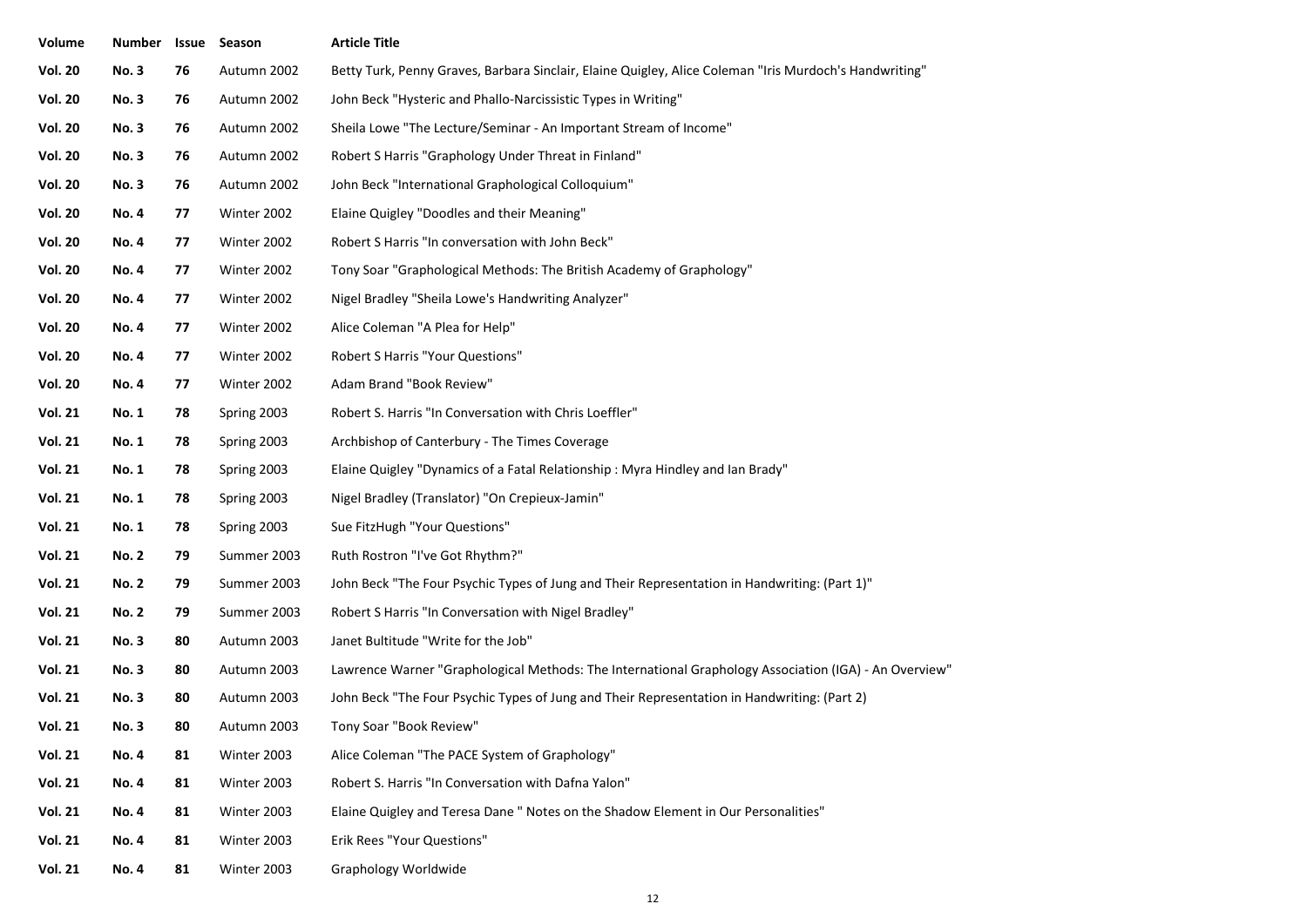| Volume         | Number       | Issue | Season      | <b>Article Title</b>                                                                                                       |
|----------------|--------------|-------|-------------|----------------------------------------------------------------------------------------------------------------------------|
| <b>Vol. 22</b> | <b>No. 1</b> | 82    | Spring 2004 | Monique Stirling, Barbara Sinclair, Tony Soar "Handwritings of Three Explorers: Sir Vivian Fuchs, Lord Hunt and Pen Hadow" |
| <b>Vol. 22</b> | <b>No. 1</b> | 82    | Spring 2004 | Robert S. Harris "In Conversation with Maresi de Monchy"                                                                   |
| <b>Vol. 22</b> | <b>No. 1</b> | 82    | Spring 2004 | Maresi de Monchy (compiler) "Tables of Obsessive-Compulsive Indicators in Handwriting and Graphological Signs of Anxiety"  |
| <b>Vol. 22</b> | <b>No. 1</b> | 82    | Spring 2004 | Signatures of Contemporary People                                                                                          |
| <b>Vol. 22</b> | <b>No. 1</b> | 82    | Spring 2004 | Elaine Quigley "Graphological Analyses of Ian Huntley and Maxine Carr"                                                     |
| <b>Vol. 22</b> | <b>No. 1</b> | 82    | Spring 2004 | Alice Coleman "Reflections on the Shadow Workshop"                                                                         |
| <b>Vol. 22</b> | <b>No. 2</b> | 83    | Summer 2004 | Ruth Rostron "Signatures Concealing and Revealing"                                                                         |
| <b>Vol. 22</b> | <b>No. 2</b> | 83    | Summer 2004 | Patricia Leeson "Graphological Analyses of Ian Huntley and Maxine Carr"                                                    |
| <b>Vol. 22</b> | <b>No. 2</b> | 83    | Summer 2004 | Signatures of Contemporary People                                                                                          |
| <b>Vol. 22</b> | <b>No. 2</b> | 83    | Summer 2004 | Alice Coleman "The Association of Qualified Graphologists"                                                                 |
| <b>Vol. 22</b> | <b>No.3</b>  | 84    | Autumn 2004 | Robert S. Harris "Curiosity and Logic: Categories and Their Relationships"                                                 |
| <b>Vol. 22</b> | <b>No.3</b>  | 84    | Autumn 2004 | Bernadette Keefe "The Handwriting of Simon Murray"                                                                         |
| <b>Vol. 22</b> | <b>No.3</b>  | 84    | Autumn 2004 | Signatures of Contemporary People                                                                                          |
| <b>Vol. 22</b> | <b>No.3</b>  | 84    | Autumn 2004 | Robert S. Harris "In Conversation with Roma Avishai"                                                                       |
| <b>Vol. 22</b> | <b>No.3</b>  | 84    | Autumn 2004 | Elaine Quigley "Condoleezza Rice and President Bush"                                                                       |
| <b>Vol. 22</b> | <b>No. 4</b> | 85    | Winter 2004 | Meryl Bolin "A Letter from Australia"                                                                                      |
| <b>Vol. 22</b> | <b>No. 4</b> | 85    | Winter 2004 | Dafna Yalon and Ruti Abarbanel "Israel Odem's Theory of Potencies"                                                         |
| <b>Vol. 22</b> | <b>No. 4</b> | 85    | Winter 2004 | Robert S. Harris "Curiosity & Logic (Part Two)"                                                                            |
| <b>Vol. 22</b> | <b>No. 4</b> | 85    | Winter 2004 | 2004 Exam Results                                                                                                          |
| <b>Vol. 22</b> | <b>No. 4</b> | 85    | Winter 2004 | Handwriting by E-mail?                                                                                                     |
| <b>Vol. 23</b> | <b>No. 1</b> | 86    | Spring 2005 | Nigel Bradley "Robert Saudek's Contribution to Graphology"                                                                 |
| <b>Vol. 23</b> | <b>No. 1</b> | 86    | Spring 2005 | Dor Gauthier "Edmond Solange Pellat"                                                                                       |
| <b>Vol. 23</b> | <b>No. 1</b> | 86    | Spring 2005 | Elaine Quigley "Changing Times (P.G. Wodehouse)"                                                                           |
| <b>Vol. 23</b> | No. 1        | 86    | Spring 2005 | News from Around the World "Letter from Australia - Meryl Bolin"                                                           |
| <b>Vol. 23</b> | <b>No. 1</b> | 86    | Spring 2005 | Robert S. Harris "Automated Signatures"                                                                                    |
| <b>Vol. 23</b> | <b>No. 1</b> | 86    | Spring 2005 | Margaret Webb "The Alpha Male Signs into Formula 1"                                                                        |
| <b>Vol. 23</b> | <b>No. 2</b> | 87    | Summer 2005 | Milton Moore "Abstract Characteristics: Creativity"                                                                        |
| <b>Vol. 23</b> | <b>No. 2</b> | 87    | Summer 2005 | Linda Hencher "Buddhist Character Analysis"                                                                                |
| <b>Vol. 23</b> | <b>No. 2</b> | 87    | Summer 2005 | Alice Coleman "Introversion/Extraversion Research (Part 1)"                                                                |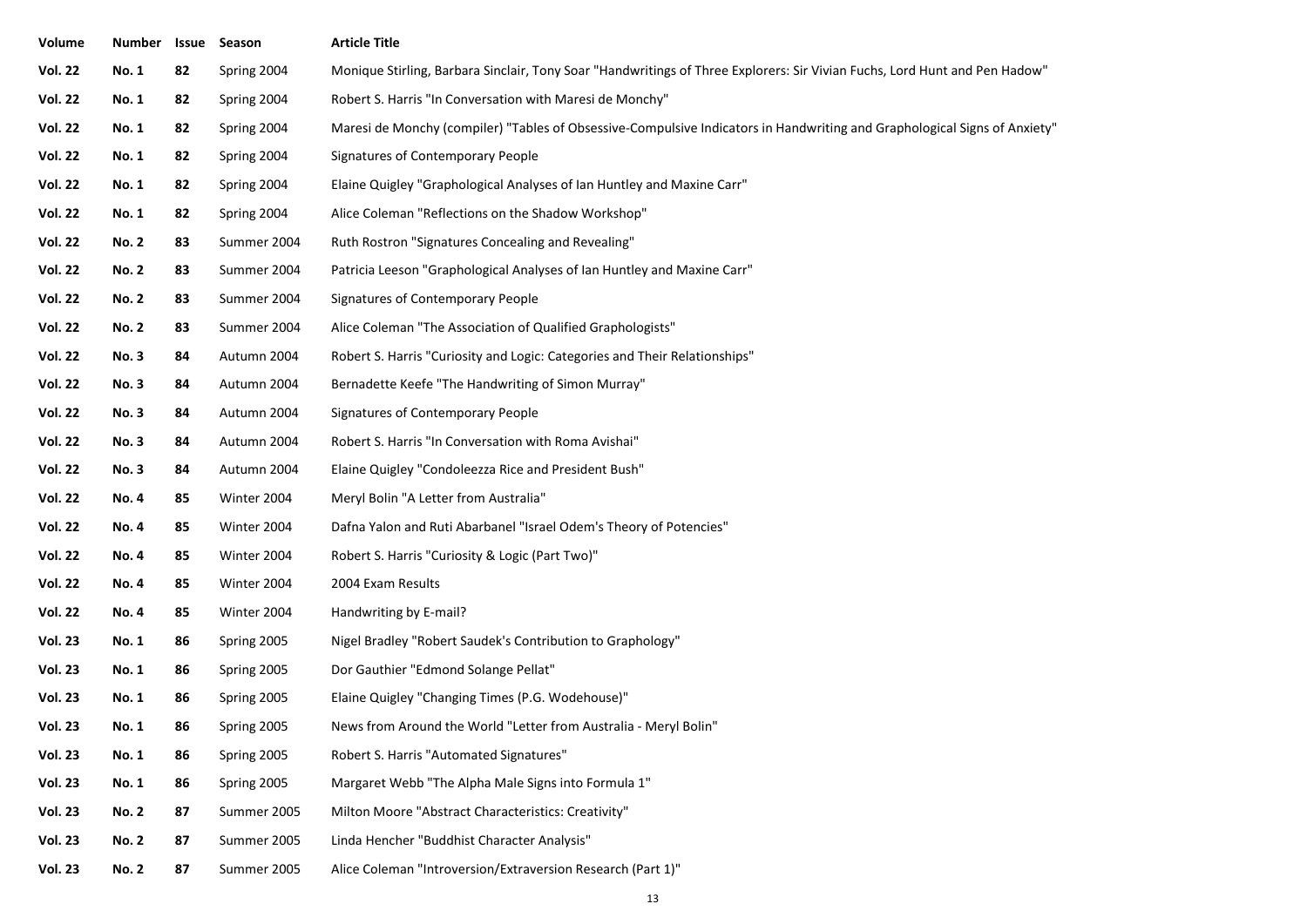| Volume         | <b>Number</b> | Issue | Season      | <b>Article Title</b>                                                 |
|----------------|---------------|-------|-------------|----------------------------------------------------------------------|
| <b>Vol. 23</b> | <b>No. 2</b>  | 87    | Summer 2005 | Meryl Bolin "Letter from Australia"                                  |
| <b>Vol. 23</b> | <b>No. 2</b>  | 87    | Summer 2005 | Dor Gauthier "Does this Sound Interesting?                           |
| <b>Vol. 23</b> | <b>No. 2</b>  | 87    | Summer 2005 | Dor Gauthier "Back to the Future"                                    |
| <b>Vol. 23</b> | <b>No. 2</b>  | 87    | Summer 2005 | 8th British Symposium on Graphology                                  |
| <b>Vol. 23</b> | <b>No.3</b>   | 88    | Autumn 2005 | Adam Brand "Graphology is not Scientific, So Why Should I Use It?"   |
| <b>Vol. 23</b> | <b>No.3</b>   | 88    | Autumn 2005 | Francesco Matozza "Handwriting Analysis and Cancer"                  |
| <b>Vol. 23</b> | <b>No.3</b>   | 88    | Autumn 2005 | Pat Church "How Graphology Can Provide Extra Insight in Counselling" |
| <b>Vol. 23</b> | <b>No.3</b>   | 88    | Autumn 2005 | Dor Gauthier "Dr Werner Wolff"                                       |
| <b>Vol. 23</b> | <b>No.3</b>   | 88    | Autumn 2005 | Ruth Rostron "Analysing On The Spot"                                 |
| <b>Vol. 23</b> | <b>No.3</b>   | 88    | Autumn 2005 | News from Around the World                                           |
| <b>Vol. 23</b> | <b>No.3</b>   | 88    | Autumn 2005 | <b>Obituary "Hubert Desenclos"</b>                                   |
| <b>Vol. 23</b> | <b>No.3</b>   | 88    | Autumn 2005 | Meryl Bolin "Letter from Australia"                                  |
| <b>Vol. 23</b> | <b>No. 4</b>  | 89    | Winter 2005 | Ines Emmaus "A Systematic Approach to Klages's Form Level"           |
| <b>Vol. 23</b> | <b>No. 4</b>  | 89    | Winter 2005 | Meryl Bolin "Letter from Australia"                                  |
| <b>Vol. 23</b> | <b>No. 4</b>  | 89    | Winter 2005 | Elaine Quigley "David Blunkett"                                      |
| <b>Vol. 23</b> | <b>No. 4</b>  | 89    | Winter 2005 | Dor Gauthier "New Paradigm Shifts in Graphology"                     |
| <b>Vol. 23</b> | <b>No.4</b>   | 89    | Winter 2005 | Sue FitzHugh supplied "An Example of a Successful Exam Paper"        |
| <b>Vol. 23</b> | <b>No. 4</b>  | 89    | Winter 2005 | Elaine Quigley "Aural Acuity in Handwriting"                         |
| <b>Vol. 24</b> | <b>No. 1</b>  | 90    | Spring 2006 | Daniele Dumont "Writing Re-Education"                                |
| <b>Vol. 24</b> | No. 1         | 90    | Spring 2006 | Obituaries "Valentine (Poo) Borthwick, Margaret Mays"                |
| <b>Vol. 24</b> | No. 1         | 90    | Spring 2006 | Naomi Stalden "Marianne Jacoby - A daughter's Memories"              |
| <b>Vol. 24</b> | No. 1         | 90    | Spring 2006 | Meryl Bolin "Letter from Australia"                                  |
| <b>Vol. 24</b> | No. 1         | 90    | Spring 2006 | Adam Brand - review "The Star-Wave Test by Dafna Yalon"              |
| <b>Vol. 24</b> | No. 1         | 90    | Spring 2006 | Dor Gauthier "Snippets of Graphological History"                     |
| <b>Vol. 24</b> | No. 1         | 90    | Spring 2006 | Nigel Bradley "UK Graphology History"                                |
| <b>Vol. 24</b> | No. 1         | 90    | Spring 2006 | Vincenca de Petrillo "Penna & Pennello"                              |
| <b>Vol. 24</b> | <b>No. 1</b>  | 90    | Spring 2006 | Elaine Quigley "Piano Tuners through the ages                        |
| <b>Vol. 24</b> | <b>No. 2</b>  | 91    | Summer 2006 | Meryl Bolin "Letter from Australia                                   |
| <b>Vol. 24</b> | <b>No. 2</b>  | 91    | Summer 2006 | Anne Cummings "Healing the Emotions"                                 |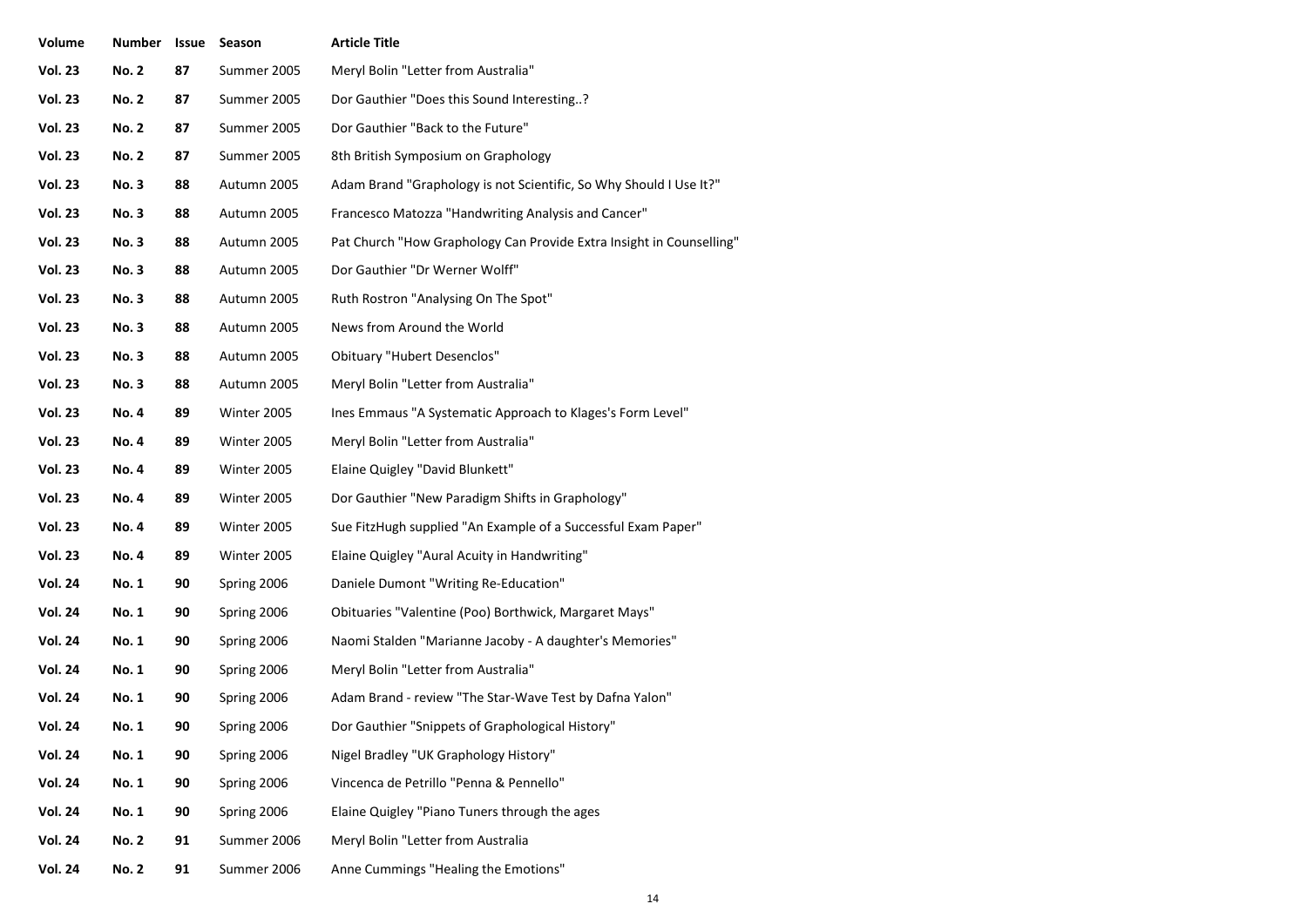| Volume         | <b>Number</b> | Issue | Season      | <b>Article Title</b>                                                  |
|----------------|---------------|-------|-------------|-----------------------------------------------------------------------|
| <b>Vol. 24</b> | <b>No. 2</b>  | 91    | Summer 2006 | Margaret White "21st Century Graphology"                              |
| <b>Vol. 24</b> | <b>No. 2</b>  | 91    | Summer 2006 | Jean Elliott "Anonymous Letter Writing"                               |
| <b>Vol. 24</b> | <b>No. 2</b>  | 91    | Summer 2006 | Ines Emmaus "Graphology in Mexico"                                    |
| <b>Vol. 24</b> | <b>No. 2</b>  | 91    | Summer 2006 | Dor Gauthier "Lavater Revisited                                       |
| <b>Vol. 24</b> | <b>No. 2</b>  | 91    | Summer 2006 | Erik Rees "The Revealing Hand"                                        |
| <b>Vol. 24</b> | <b>No.3</b>   | 92    | Autumn 2006 | Ruth Rostron "Showing our colours"                                    |
| <b>Vol. 24</b> | <b>No.3</b>   | 92    | Autumn 2006 | Graziella Pettinati "How to Work with Teachers"                       |
| <b>Vol. 24</b> | <b>No.3</b>   | 92    | Autumn 2006 | Meryl Bolin "Letter from Australia                                    |
| <b>Vol. 24</b> | <b>No.3</b>   | 92    | Autumn 2006 | Dor Gauthier "Contemporary and Historical News"                       |
| <b>Vol. 24</b> | <b>No.3</b>   | 92    | Autumn 2006 | Jean Elliott "The Art of a good Presentation"                         |
| <b>Vol. 24</b> | <b>No.4</b>   | 93    | Winter 2006 | Kimon lanetta/Reed Hayes "Women who Kill"                             |
| <b>Vol. 24</b> | <b>No.4</b>   | 93    | Winter 2006 | Meryl Bolin "Letter from Australia"                                   |
| <b>Vol. 24</b> | <b>No.4</b>   | 93    | Winter 2006 | Hickey/Dennis/Quigley "Interesting People"                            |
| <b>Vol. 24</b> | <b>No.4</b>   | 93    | Winter 2006 | Teresa Dane Marcel "Greek Goddesses"                                  |
| <b>Vol.25</b>  | No. 1         | 94    | Spring 2007 | Matozza and Ortiz "Handwriting Analysis in Cancer Patients"           |
| <b>Vol.25</b>  | No. 1         | 94    | Spring 2007 | Dor Gauthier "Some interesting research"                              |
| <b>Vol.25</b>  | No. 1         | 94    | Spring 2007 | Dondero and Redaelli "Graffiti and Graphology"                        |
| <b>Vol.25</b>  | No. 1         | 94    | Spring 2007 | Sue FitzHugh "A Year in the Life of an Education Officer"             |
| <b>Vol.25</b>  | No. 1         | 94    | Spring 2007 | Meryl Bolin " Letter from Australia"                                  |
| <b>Vol.25</b>  | No. 1         | 94    | Spring 2007 | Pat Church and Elaine Quigley "Counselling and Graphology Study"      |
| <b>Vol.25</b>  | <b>No. 1</b>  | 94    | Spring 2007 | John Beck "Incidental Indications of the Shadow Archetype in Writing" |
| <b>Vol.25</b>  | <b>No. 1</b>  | 94    | Spring 2007 | Joyce Parkinson "A Challenging Project"                               |
| <b>Vol.25</b>  | <b>No. 2</b>  | 95    | Summer 2007 | Obituary - Eric Smith                                                 |
| <b>Vol.25</b>  | <b>No. 2</b>  | 95    | Summer 2007 | Adam Brand "Graphology Builds a Positive Image"                       |
| <b>Vol.25</b>  | <b>No. 2</b>  | 95    | Summer 2007 | Barbara Weaver "Handwriting of Identical Twins                        |
| <b>Vol.25</b>  | <b>No. 2</b>  | 95    | Summer 2007 | Elaine Quigley "New Books"                                            |
| <b>Vol.25</b>  | <b>No. 2</b>  | 95    | Summer 2007 | Karin Walde "Spacing"                                                 |
| <b>Vol.25</b>  | <b>No. 2</b>  | 95    | Summer 2007 | Dor Gauthier "Graphological History"                                  |
| <b>Vol.25</b>  | <b>No. 2</b>  | 95    | Summer 2007 | Elaine Quigley "A Personality Study through drawings"                 |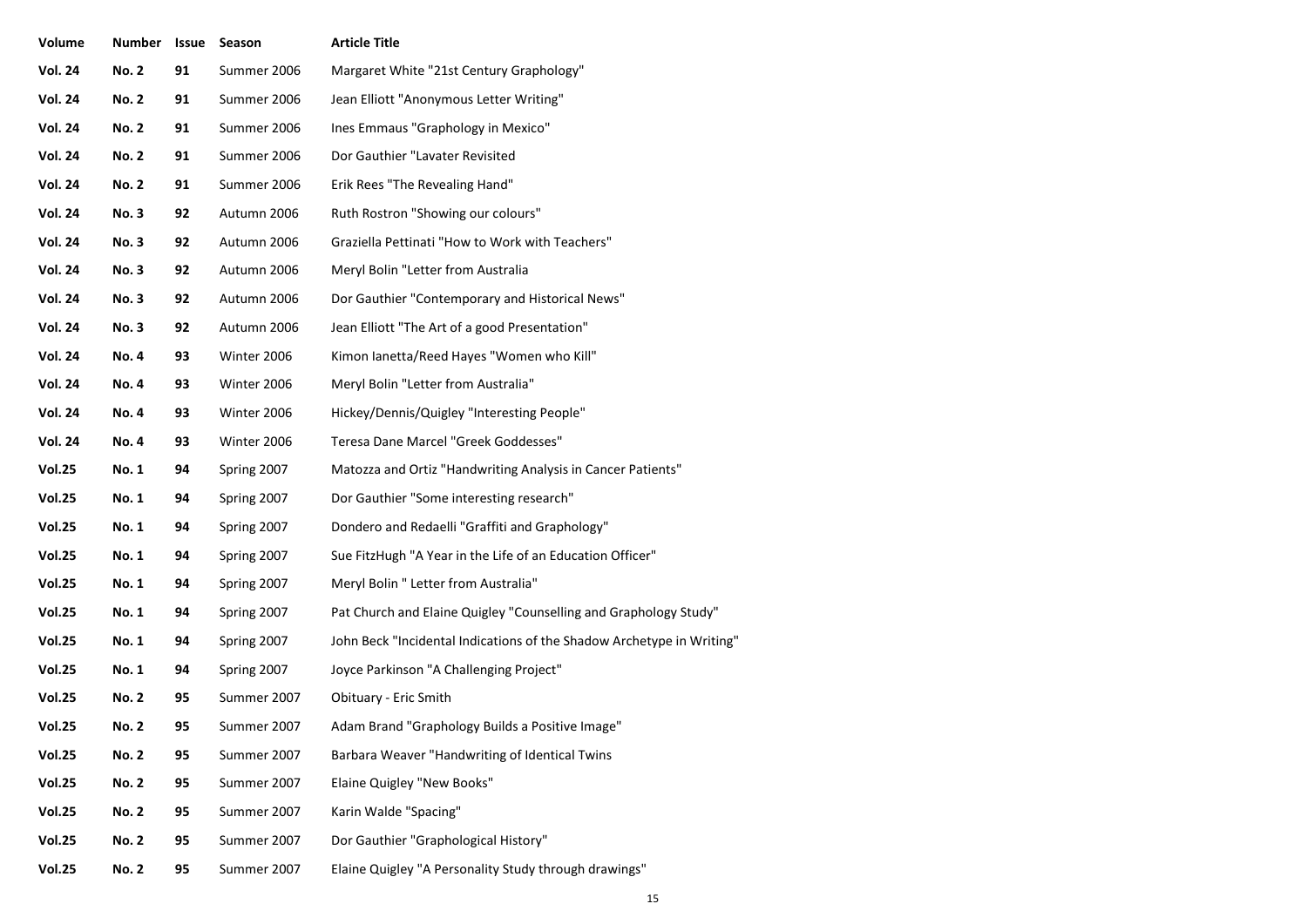| Volume        | Number Issue |    | Season      | <b>Article Title</b>                                                        |
|---------------|--------------|----|-------------|-----------------------------------------------------------------------------|
| <b>Vol.25</b> | <b>No. 2</b> | 95 | Summer 2007 | Meryl Bolin "Letter from Australia"                                         |
| <b>Vol.25</b> | <b>No.3</b>  | 96 | Autumn 2007 | Obituary - Alan Bishop                                                      |
| <b>Vol.25</b> | <b>No.3</b>  | 96 | Autumn 2007 | Joyce Parkinson "Personality Types Within the Workplace"                    |
| <b>Vol.25</b> | <b>No.3</b>  | 96 | Autumn 2007 | Stephen Borisoff "Integration of a Variety of Graphological Methods"        |
| <b>Vol.25</b> | <b>No.3</b>  | 96 | Autumn 2007 | Fiona Douglas "Shapes"                                                      |
| <b>Vol.25</b> | <b>No.3</b>  | 96 | Autumn 2007 | Eddie Prescott "Presentation Skills and their Application"                  |
| <b>Vol.25</b> | <b>No.3</b>  | 96 | Autumn 2007 | Meryl Bolin "Letter from Australia"                                         |
| <b>Vol.25</b> | <b>No. 4</b> | 97 | Winter 2007 | Meryl Bolin "Letter from Australia"                                         |
| <b>Vol.25</b> | <b>No. 4</b> | 97 | Winter 2007 | Obituary - Rudi Danor                                                       |
| <b>Vol.25</b> | <b>No. 4</b> | 97 | Winter 2007 | Silver Jubilee Symposium - August 30/31 2008                                |
| <b>Vol.25</b> | <b>No. 4</b> | 97 | Winter 2007 | Kim Iannetta and Reed Hayes "Behavioral Profiling/Risk Assessment"          |
| <b>Vol.25</b> | <b>No. 4</b> | 97 | Winter 2007 | Margaret White "Twenty Five Years On"                                       |
| <b>Vol.25</b> | <b>No. 4</b> | 97 | Winter 2007 | Claire Charlwood "Comment"                                                  |
| <b>Vol.25</b> | <b>No. 4</b> | 97 | Winter 2007 | Dor Gauthier "Historical Graphology                                         |
| <b>Vol.25</b> | <b>No. 4</b> | 97 | Winter 2007 | Lydia Polgreen "Ancient Writings bring new interest to Timbuktu             |
| <b>Vol.25</b> | <b>No. 4</b> | 97 | Winter 2007 | Memory - Eric Smith                                                         |
| <b>Vol.26</b> | <b>No. 1</b> | 98 | Spring 2008 | Meryl Bolin "Letter from Australia"                                         |
| <b>Vol.26</b> | <b>No. 1</b> | 98 | Spring 2008 | John Beck "The Small Middle Zone in Handwriting"                            |
| <b>Vol.26</b> | <b>No. 1</b> | 98 | Spring 2008 | Sue FitzHugh "Children's Writing and Drawing"                               |
| <b>Vol.26</b> | <b>No. 1</b> | 98 | Spring 2008 | Silver Jubilee Symposium in Windsor                                         |
| <b>Vol.26</b> | <b>No. 1</b> | 98 | Spring 2008 | Book Review - Poison Pen, Author: Sheila Lowe                               |
| <b>Vol.26</b> | <b>No. 1</b> | 98 | Spring 2008 | Elaine Quigley "Forgotten Ghosts"                                           |
| <b>Vol.26</b> | No. 1        | 98 | Spring 2008 | <b>Obituary - Carrie Moulton</b>                                            |
| <b>Vol.26</b> | <b>No. 2</b> | 99 | Summer 2008 | Meryl Bolin "Letter from Australia"                                         |
| <b>Vol.26</b> | <b>No. 2</b> | 99 | Summer 2008 | Mary Black "Motivation"                                                     |
| <b>Vol.26</b> | <b>No. 2</b> | 99 | Summer 2008 | Timea Csizmadia "The History of Graphology in Hungary"                      |
| <b>Vol.26</b> | <b>No. 2</b> | 99 | Summer 2008 | Brian Warrington "White Collar Crime                                        |
| <b>Vol.26</b> | <b>No. 2</b> | 99 | Summer 2008 | Book Review - Handwriting of the Twentieth Century Author: Rosemary Sassoon |
| <b>Vol.26</b> | <b>No. 2</b> | 99 | Summer 2008 | Obituary - Father Nazzareno Palaferri                                       |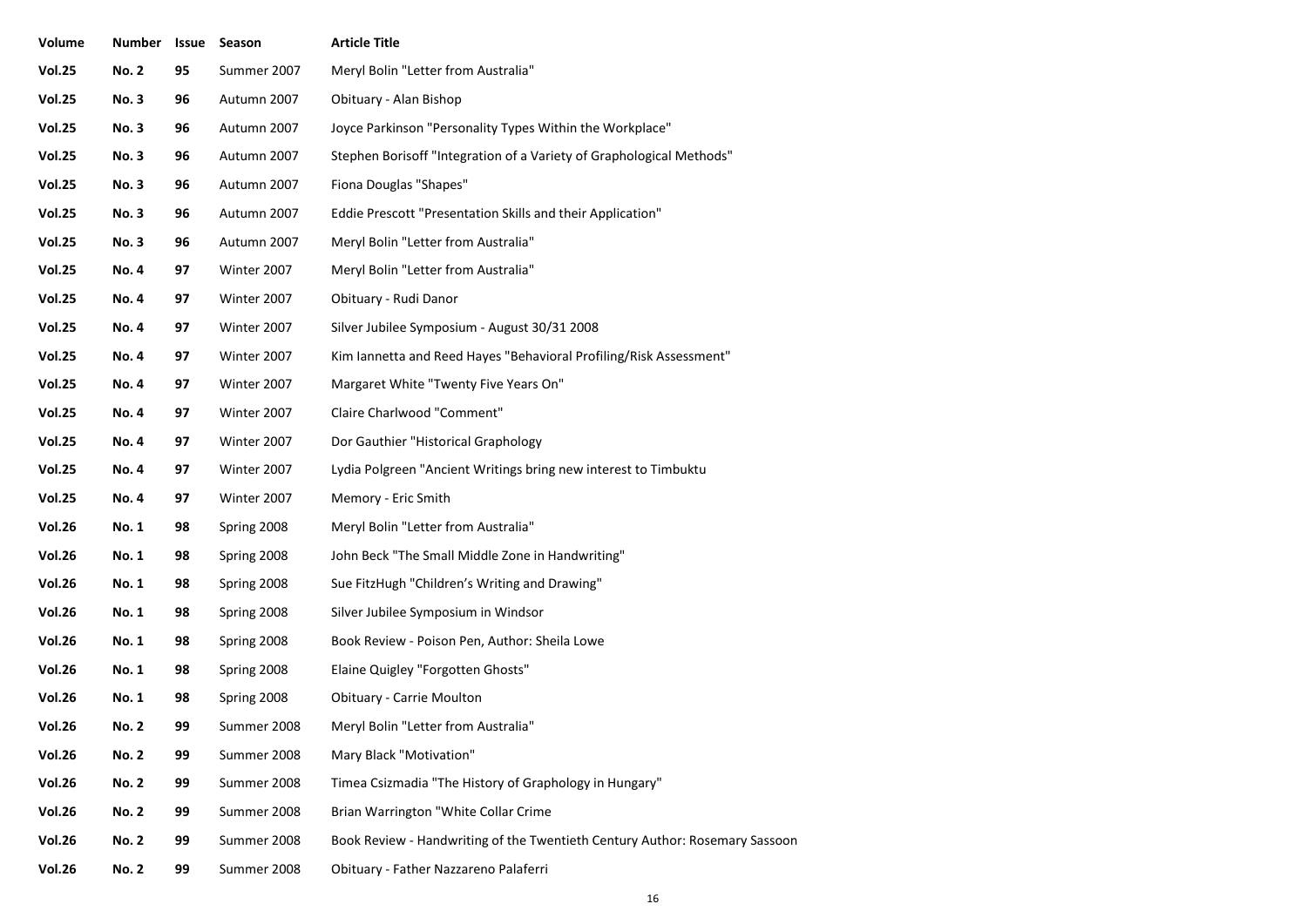| Volume        | Number Issue |     | Season      | <b>Article Title</b>                                                           |
|---------------|--------------|-----|-------------|--------------------------------------------------------------------------------|
| <b>Vol.26</b> | <b>No.3</b>  | 100 | Autumn 2008 | Visitor from Australia - Meryl Bolin                                           |
| <b>Vol.26</b> | <b>No.3</b>  | 100 | Autumn 2008 | Richard Kokochak "The Elements: Symbols of Thought"                            |
| <b>Vol.26</b> | <b>No.3</b>  | 100 | Autumn 2008 | Timea Csizmadia "Hungarian Graphology Today"                                   |
| <b>Vol.26</b> | <b>No.3</b>  | 100 | Autumn 2008 | Silver Jubilee Symposium 2008 in Windsor - Report                              |
| <b>Vol.26</b> | <b>No.3</b>  | 100 | Autumn 2008 | Dor Gauthier's "Travels through the world and Graphological history."          |
| <b>Vol.26</b> | <b>No.4</b>  | 101 | Winter 2008 | Meryl Bolin "Letter from Australia                                             |
| <b>Vol.26</b> | <b>No. 4</b> | 101 | Winter 2008 | Stan Crouch "The Heiss Approach                                                |
| <b>Vol.26</b> | <b>No. 4</b> | 101 | Winter 2008 | Alice Coleman "Introversion/Extraversion Part 2"                               |
| <b>Vol.26</b> | <b>No.4</b>  | 101 | Winter 2008 | Tracey Yuille, new Graduate, Specimen Exam answer                              |
| <b>Vol.26</b> | <b>No.4</b>  | 101 | Winter 2008 | Dor Gauthier's Graphological Research                                          |
| <b>Vol.27</b> | <b>No. 1</b> | 102 | Spring 2009 | Ruth Rostron "Tales from the Stave"                                            |
| <b>Vol.27</b> | <b>No. 1</b> | 102 | Spring 2009 | Arlyn Imberman "Edgar Allan Poe                                                |
| <b>Vol.27</b> | <b>No. 1</b> | 102 | Spring 2009 | Meryl Bolin "Letter from Australia                                             |
| <b>Vol.27</b> | <b>No. 1</b> | 102 | Spring 2009 | Milton Moore "Jessica Cox: A Foot-writing Pilot"                               |
| <b>Vol.27</b> | <b>No. 1</b> | 102 | Spring 2009 | Dor Gauthier's Graphological Research                                          |
| <b>Vol.27</b> | <b>No. 1</b> | 102 | Spring 2009 | Linda Hencher "Introversion/Extraversion                                       |
| <b>Vol.27</b> | <b>No. 1</b> | 102 | Spring 2009 | Book Review - Emotional Healing for the Inner Child - Author: Anne Cummings    |
| <b>Vol.27</b> | <b>No. 2</b> | 103 | Summer 2009 | Meryl Bolin "Letter from Australia                                             |
| <b>Vol.27</b> | <b>No. 2</b> | 103 | Summer 2009 | Rosemary Sassoon "Relationship between, Pen, Pen-hold and the Individual"      |
| <b>Vol.27</b> | <b>No. 2</b> | 103 | Summer 2009 | Book Review - The Definitive Book of Handwriting analysis - Author Mark Seifer |
| <b>Vol.27</b> | <b>No. 2</b> | 103 | Summer 2009 | Ruth Rostron "Tales from the Stave - Handel"                                   |
| <b>Vol.27</b> | <b>No.3</b>  | 103 | Summer 2009 | Obituary - Bob Backman                                                         |
| <b>Vol.27</b> | <b>No.3</b>  | 104 | Autumn 2009 | Erik Rees - Integrity in Handwriting                                           |
| <b>Vol.27</b> | <b>No.3</b>  | 104 | Autumn 2009 | Stephen Borisoff - Introduction to Muller-Enscat's Graphological Method        |
| <b>Vol.27</b> | <b>No.3</b>  | 104 | Autumn 2009 | Sheila Lowe's new book, Dead Write - Review                                    |
| <b>Vol.27</b> | <b>No.3</b>  | 104 | Autumn 2009 | Obituary - Barbara Sinclair                                                    |
| <b>Vol.27</b> | <b>No. 4</b> | 105 | Winter 2009 | Alexandra Nagel - The Friendship Between Hans Jacoby and Julius Spier          |
| <b>Vol.27</b> | <b>No. 4</b> | 105 | Winter 2009 | Obituaries - Louise Erpelding - Claude Levi-Strauss                            |
| <b>Vol.27</b> | <b>No.4</b>  | 105 | Winter 2009 | Tracey Yuille - Van Gogh's True Colours                                        |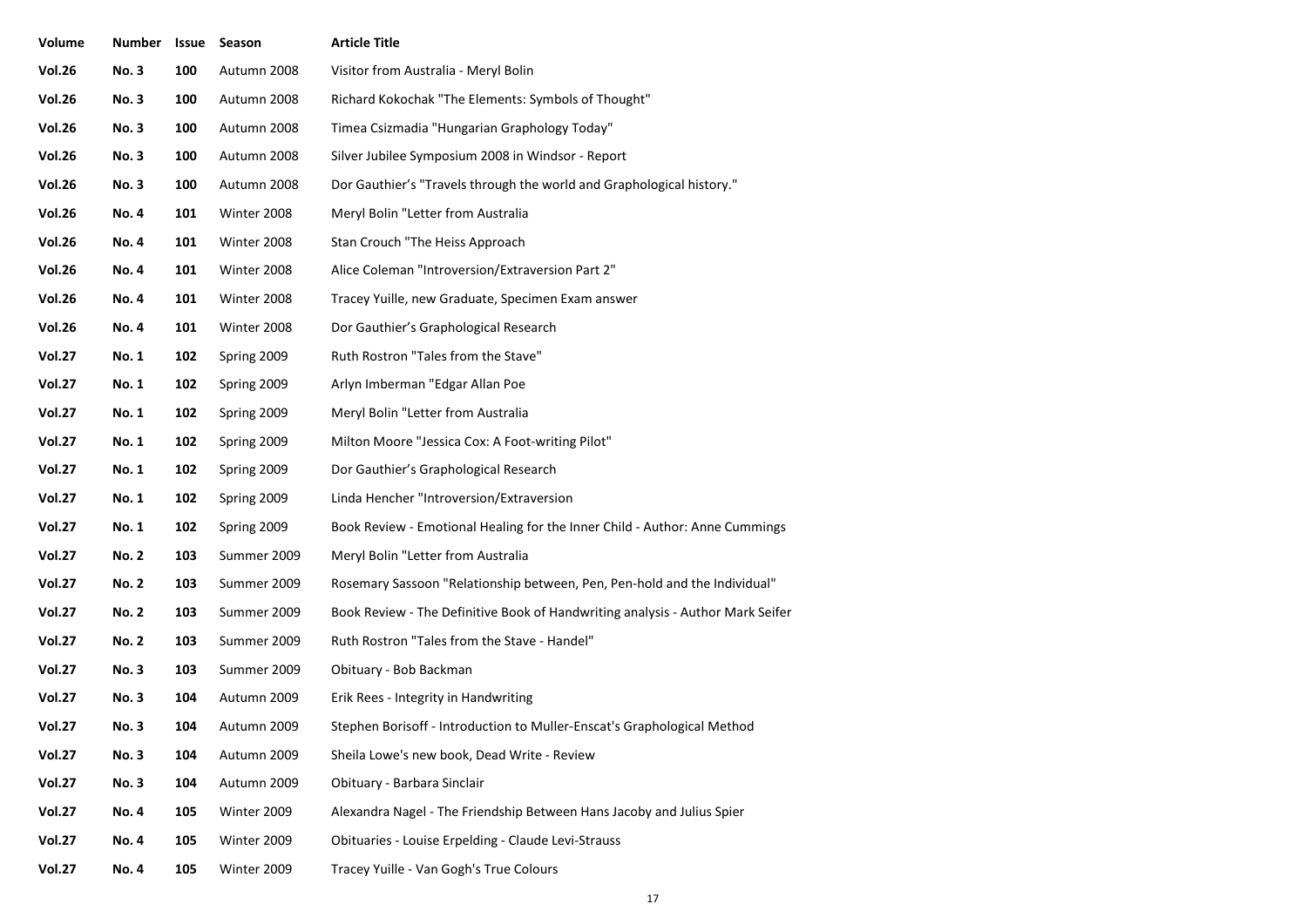| Volume         | Number       | Issue | Season      | <b>Article Title</b>                                                        |
|----------------|--------------|-------|-------------|-----------------------------------------------------------------------------|
| <b>Vol.27</b>  | <b>No.4</b>  | 105   | Winter 2009 | Richard Leggett - The Enneagram: The Nine Types in their Core Identity (1)  |
| <b>Vol.27</b>  | <b>No.4</b>  | 105   | Winter 2009 | Meryl Bolin - Letter from Australia                                         |
| <b>Vol.27</b>  | <b>No.4</b>  | 105   | Winter 2009 | Tracey Yuille - Jungian Four Function Hierarchy                             |
| <b>Vol.28</b>  | <b>No. 1</b> | 106   | Spring 2010 | Anne Cummings - An Emotional Journey                                        |
| <b>Vol.28</b>  | <b>No. 1</b> | 106   | Spring 2010 | Meryl Bolin - Letter from Australia                                         |
| <b>Vol.28</b>  | <b>No. 1</b> | 106   | Spring 2010 | Obituary - Henry O. Teltscher                                               |
| <b>Vol.28</b>  | <b>No. 1</b> | 106   | Spring 2010 | Milton Moore and JoNeal Scully - The Handwriting of Amanda Knox             |
| <b>Vol.28</b>  | <b>No. 1</b> | 106   | Spring 2010 | Erik Rees - Threaded Script                                                 |
| <b>Vol.28</b>  | <b>No. 1</b> | 106   | Spring 2010 | Pat Jackson - My Father's Wartime                                           |
| <b>Vol.28</b>  | <b>No. 2</b> | 107   | Summer 2010 | Prof.Leivens, Kiyo Fujiki, Prof.Crevits - Ambition in Handwriting           |
| <b>Vol.28</b>  | <b>No. 2</b> | 107   | Summer 2010 | John Beck - A very Quiet Achievement for Graphology                         |
| <b>Vol.28</b>  | <b>No. 2</b> | 107   | Summer 2010 | Elaine Quigley - Intelligence in Handwriting                                |
| <b>Vol.28</b>  | <b>No. 2</b> | 107   | Summer 2010 | Meryl Bolin - Letter from Australia                                         |
| <b>Vol.28</b>  | <b>No. 2</b> | 107   | Summer 2010 | Presentation to Prof. Alice Coleman                                         |
| <b>Vol.28</b>  | <b>No.3</b>  | 108   | Autumn 2010 | Alexandra Nagel - Ania Teillard-Mendelssohn and Ludwig Aub                  |
| <b>Vol.28</b>  | <b>No.3</b>  | 108   | Autumn 2010 | Meryl Bolin - Letter from Australia                                         |
| <b>Vol.28</b>  | <b>No.3</b>  | 108   | Autumn 2010 | Elaine Quigley - Book Review - Last Writes by Sheila Lowe                   |
| <b>Vol.28</b>  | <b>No.3</b>  | 108   | Autumn 2010 | John Beck - The Significance of Handwriting Pressure                        |
| <b>Vol.28</b>  | <b>No.3</b>  | 108   | Autumn 2010 | Jacqui Tew - Obituary of Maureen Butterfield                                |
| <b>Vol.28</b>  | <b>No.3</b>  | 108   | Autumn 2010 | Tracey Yuille - Bernice Rogers aged 80 - a study of Dementia in handwriting |
| <b>Vol.28</b>  | <b>No.4</b>  | 109   | Winter 2010 | Roma Avishai - Picture Completion Test                                      |
| <b>Vol.28</b>  | <b>No.4</b>  | 109   | Winter 2010 | Ruth Rostron - Problems in Analysis - a difficult sample                    |
| <b>Vol.28</b>  | <b>No.4</b>  | 109   | Winter 2010 | Alexandra Nagel - Ludwig Aub                                                |
| <b>Vol.28</b>  | <b>No.4</b>  | 109   | Winter 2010 | Sue Garfield - Remembering Alan Conway - Obituary                           |
| <b>Vol.28</b>  | <b>No.4</b>  | 109   | Winter 2010 | Elaine Quigley - William and Kate                                           |
| <b>Vol.28</b>  | <b>No. 4</b> | 109   | Winter 2010 | Dor Gauthier - Dr Pierquin de Bembloux                                      |
| <b>Vol.28</b>  | <b>No.4</b>  | 109   | Winter 2010 | Meryl Bolin - Letter from Australia                                         |
| <b>Vol. 29</b> | <b>No. 1</b> | 110   | Spring 2011 | A.Schoemaker and D Schermer - Why writing can't be replaced by typing       |
| <b>Vol. 29</b> | <b>No. 1</b> | 110   | Spring 2011 | Ruth Rostron - Comparative Analysis ~ Hans Jacoby and Jan Maloun            |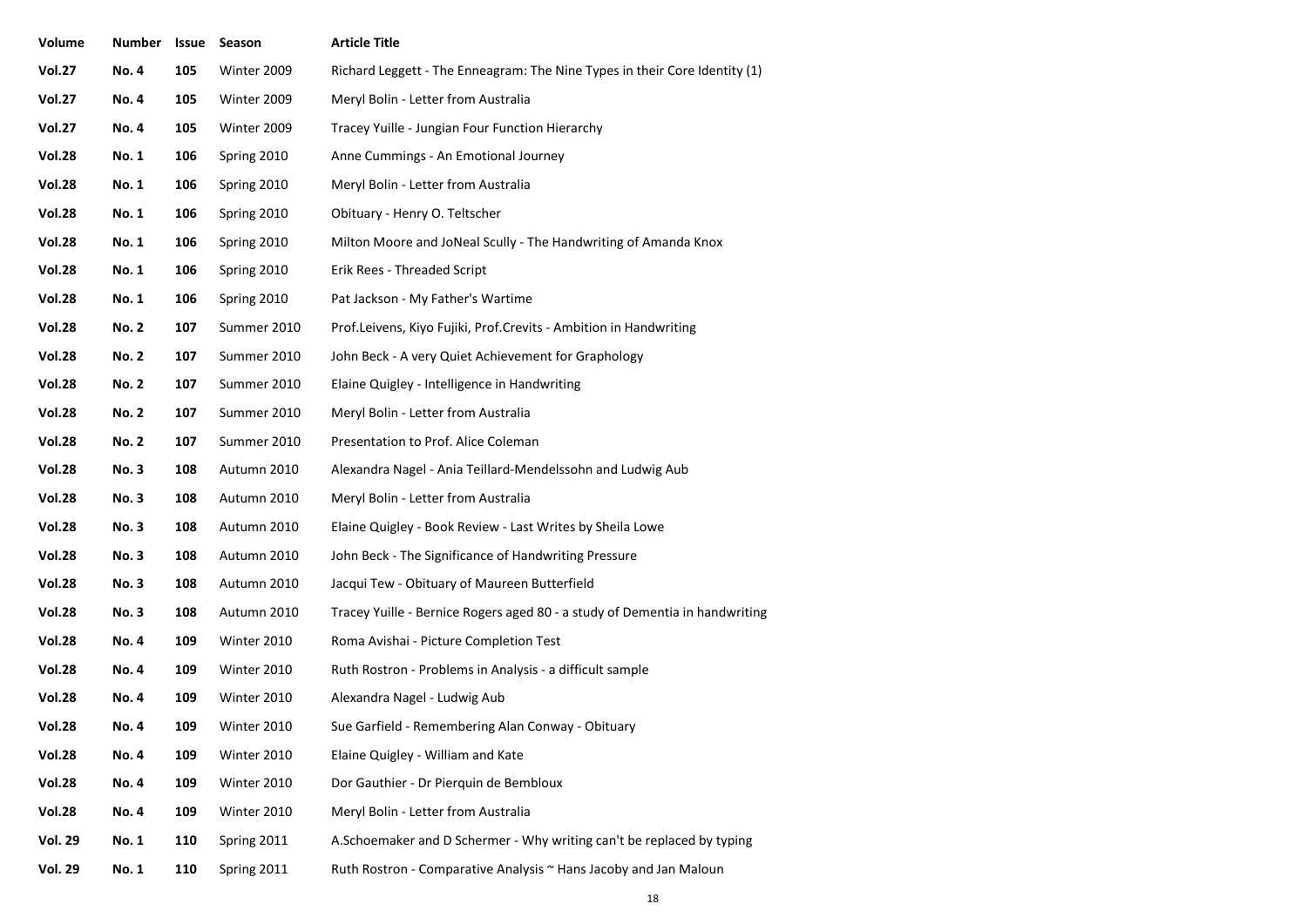| Volume         | Number Issue |     | Season      | <b>Article Title</b>                                                           |
|----------------|--------------|-----|-------------|--------------------------------------------------------------------------------|
| <b>Vol. 29</b> | No. 1        | 110 | Spring 2011 | Adva Wienerman - Adolescent student's handwriting                              |
| <b>Vol. 29</b> | <b>No. 1</b> | 110 | Spring 2011 | Symposium speakers - summaries                                                 |
| <b>Vol. 29</b> | <b>No. 1</b> | 110 | Spring 2011 | Meryl Bolin - Letter from Australia                                            |
| <b>Vol. 29</b> | <b>No. 1</b> | 110 | Spring 2011 | 10th Symposium of the B.I.G.~ October 2011                                     |
| <b>Vol. 29</b> | <b>No. 2</b> | 111 | Summer 2011 | Richard Kokochak - Archetypal patterns in Handwriting                          |
| <b>Vol. 29</b> | <b>No. 2</b> | 111 | Summer 2011 | Richard Kokochak - The Olympian Mythological Types                             |
| <b>Vol. 29</b> | <b>No. 2</b> | 111 | Summer 2011 | Meryl Bolin - Letter from Australia                                            |
| <b>Vol. 29</b> | <b>No. 2</b> | 111 | Summer 2011 | A.Schoemaker and D Schermer - The Power of Handwriting                         |
| <b>Vol. 29</b> | <b>No. 2</b> | 111 | Summer 2011 | Symposium - Venue - Bookings - Programme                                       |
| <b>Vol. 29</b> | <b>No.3</b>  | 112 | Autumn 2011 | Namita Joshi - Vedic Graphology                                                |
| <b>Vol. 29</b> | <b>No.3</b>  | 112 | Autumn 2011 | John Beck - Jungian Graphology                                                 |
| <b>Vol. 29</b> | <b>No.3</b>  | 112 | Autumn 2011 | Brigitte Applegarth - Dealing with Negatives in Handwriting                    |
| <b>Vol. 29</b> | <b>No.3</b>  | 112 | Autumn 2011 | Norman Hargreaves - Obituary Gloria Hargreaves                                 |
| <b>Vol. 29</b> | <b>No.3</b>  | 112 | Autumn 2011 | Dirk Schermer and Karin Walde - Understanding Punctuation                      |
| <b>Vol. 29</b> | <b>No.3</b>  | 112 | Autumn 2011 | Meryl Bolin- Letter from Australia                                             |
| <b>Vol. 29</b> | <b>No.3</b>  | 112 | Autumn 2011 | Sheila Lowe - New Handwriting Analysis Manual                                  |
| <b>Vol. 29</b> | <b>No.4</b>  | 113 | Winter 2011 | Susan Ord - Forensic Examination, The journey to MSc                           |
| <b>Vol. 29</b> | <b>No.4</b>  | 113 | Winter 2011 | Mary Black - Interpersonal Conflict                                            |
| <b>Vol. 29</b> | <b>No. 4</b> | 113 | Winter 2011 | Obituary - Margaret Wilson                                                     |
| <b>Vol. 29</b> | <b>No.4</b>  | 113 | Winter 2011 | Obituary - Brother George P. Searles                                           |
| <b>Vol. 29</b> | <b>No.4</b>  | 113 | Winter 2011 | Meryl Bolin - Letter from Australia                                            |
| <b>Vol. 29</b> | <b>No.4</b>  | 113 | Winter 2011 | Dor Gauthier - Who coined the name Graphologie?                                |
| <b>Vol. 30</b> | <b>No. 1</b> | 114 | Spring 2012 | Lisa Taylor - Interpretation of Margins                                        |
| <b>Vol. 30</b> | No. 1        | 114 | Spring 2012 | Margaret White - Graphology, Onwards and Upwards                               |
| <b>Vol. 30</b> | <b>No. 1</b> | 114 | Spring 2012 | Mary Comber - Death Row Writings                                               |
| <b>Vol. 30</b> | <b>No. 1</b> | 114 | Spring 2012 | Rosemary Sassoon - Review of her book on Marion Richardson                     |
| <b>Vol. 30</b> | <b>No. 2</b> | 115 | Summer 2012 | Erik Rees - Aspects of Creativity                                              |
| <b>Vol. 30</b> | <b>No. 2</b> | 115 | Summer 2012 | Adva Weinerman - What Slants in Handwriting tell us about Parental Affiliation |
| <b>Vol. 30</b> | <b>No. 2</b> | 115 | Summer 2012 | Rosemary Sassoon - Understanding Writer's Cramp                                |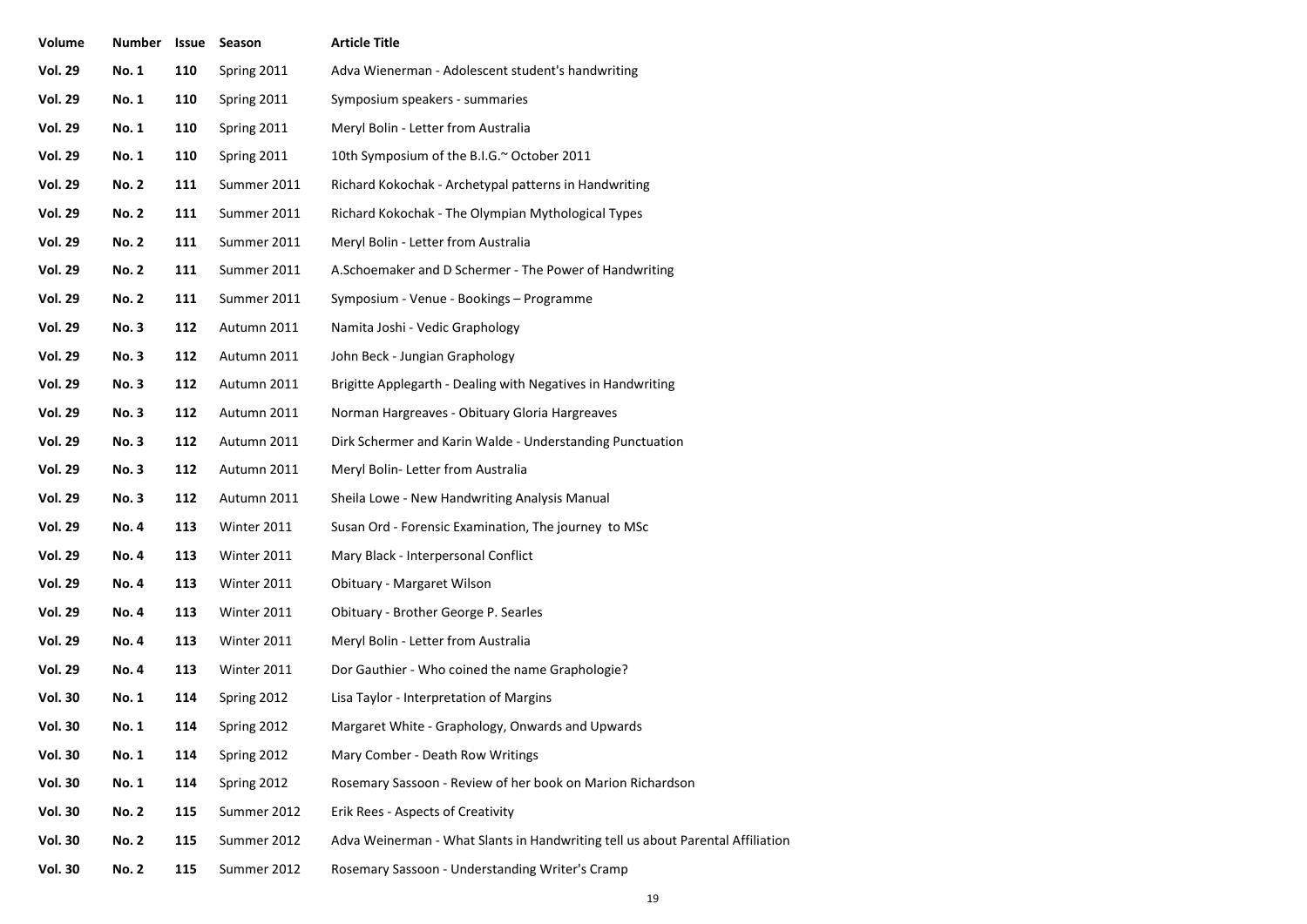| Volume         | <b>Number</b> | Issue | Season      | <b>Article Title</b>                                                     |
|----------------|---------------|-------|-------------|--------------------------------------------------------------------------|
| <b>Vol. 30</b> | <b>No. 2</b>  | 115   | Summer 2012 | Martha Ben Assa - The Handwriting of Old People                          |
| <b>Vol. 30</b> | <b>No.3</b>   | 116   | Autumn 2012 | Ruth Rostron - Margins Illustrated                                       |
| <b>Vol. 30</b> | <b>No.3</b>   | 116   | Autumn 2012 | Elaine Quigley - Alfred Adler - Birth-Order Position                     |
| <b>Vol. 30</b> | <b>No.3</b>   | 116   | Autumn 2012 | Book Review - Listen Close to Me - Catherine Eisner                      |
| <b>Vol. 30</b> | <b>No.3</b>   | 116   | Autumn 2012 | Dor Gauthier - Graphological Tour                                        |
| <b>Vol. 30</b> | <b>No.4</b>   | 117   | Winter 2012 | Case Study: George Zimmerman - Marcel Elfers                             |
| <b>Vol. 30</b> | <b>No. 4</b>  | 117   | Winter 2012 | Graphology and Daniel Kahneman's Thinking Systems - Adam Brand           |
| <b>Vol. 30</b> | <b>No. 4</b>  | 117   | Winter 2012 | Discussion: a unique sample of an eleven years old girl - Adva Weinerman |
| <b>Vol. 30</b> | <b>No. 4</b>  | 117   | Winter 2012 | Book review - The Missing Ink - Philip Hensher.                          |
| <b>Vol. 31</b> | <b>No. 1</b>  | 118   | Spring 2013 | Handwriting in the Early Detection of Dis-ease - Christina Strang        |
| <b>Vol. 31</b> | <b>No. 1</b>  | 118   | Spring 2013 | Using Freud's theories in Handwriting Analyses - John Beck               |
| <b>Vol. 31</b> | <b>No. 1</b>  | 118   | Spring 2013 | Jack Lew's signature - Ruth Rostron                                      |
| <b>Vol. 31</b> | <b>No. 1</b>  | 118   | Spring 2013 | Obituary - Nigel Bradley                                                 |
| <b>Vol. 31</b> | <b>No. 2</b>  | 119   | Summer 2013 | Graphological Counselling in a changing world - Alessandra Millevolte    |
| <b>Vol. 31</b> | <b>No. 2</b>  | 119   | Summer 2013 | Handwriting slant is just a small part of the information - John Beck    |
| <b>Vol. 31</b> | <b>No. 2</b>  | 119   | Summer 2013 | Handwriting Analysis of Beatrix Potter - Arlyn Imberman                  |
| <b>Vol 31</b>  | <b>No.3</b>   | 120   | Autumn 2013 | Punctuation and the Paraph - Peter West                                  |
| <b>Vol 31</b>  | <b>No.3</b>   | 120   | Autumn 2013 | Update on my Forensic Handwriting Analysis Experiences - Susan Ord       |
| <b>Vol 31</b>  | <b>No.3</b>   | 120   | Autumn 2013 | Have Australian Courts Caught On? - Jasmin Martin                        |
| <b>Vol 31</b>  | <b>No.3</b>   | 120   | Autumn 2013 | Handwriting and Numbers - Peter West                                     |
| <b>Vol 31</b>  | <b>No.3</b>   | 120   | Autumn 2013 | Letter from Australia - Meryl Bolin                                      |
| <b>Vol 31</b>  | <b>No.3</b>   | 120   | Autumn 2013 | Why handwriting still matters! Edited by Aartje Schoemaker               |
| <b>Vol 31</b>  | <b>No.4</b>   | 121   | Winter 2013 | 6 Lessons by Hans Jacoby - Ruth Rostron                                  |
| <b>Vol 31</b>  | No. 4         | 121   | Winter 2013 | Who is Barak Obama? - Stan Crouch                                        |
| <b>Vol 31</b>  | <b>No. 4</b>  | 121   | Winter 2013 | Children's Handwriting - their potential/or anxieties - Ann Nimmo        |
| <b>Vol 31</b>  | <b>No. 4</b>  | 121   | Winter 2013 | Le Senne's Study of Character - Elaine Quigley                           |
| <b>Vol 31</b>  | <b>No. 4</b>  | 121   | Winter 2013 | Writing without letters - Aartje Schoemaker                              |
| <b>Vol 32</b>  | No. 1         | 122   | Spring 2014 | Hans Jacoby, Lesson the Middle Zone - Ruth Rostron                       |
| <b>Vol 32</b>  | No. 1         | 122   | Spring 2014 | International Handwritings - are stereotypes valid? - Karolina Tolgyesi  |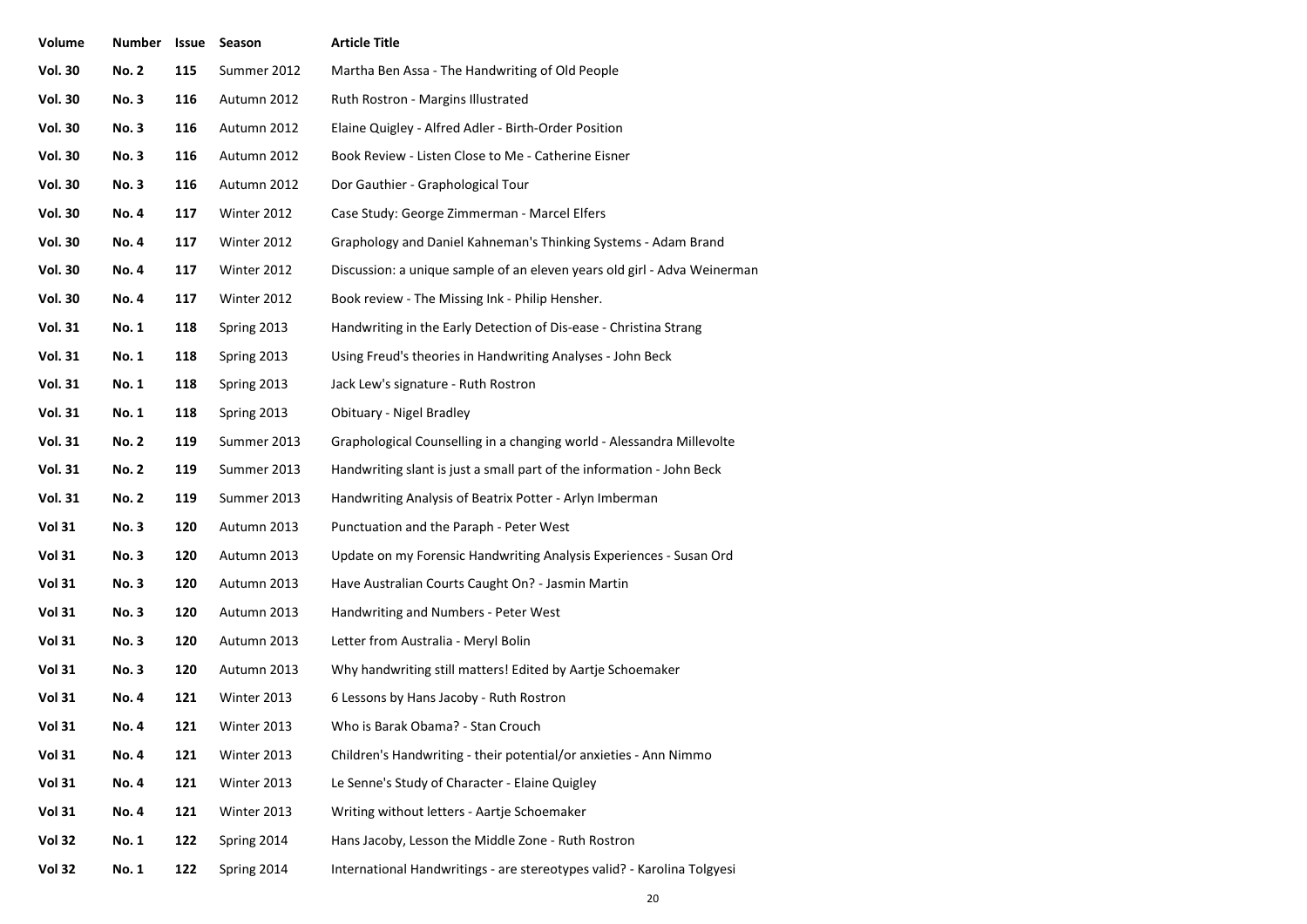| Volume        | <b>Number</b> | Issue | Season      | <b>Article Title</b>                                                                                             |
|---------------|---------------|-------|-------------|------------------------------------------------------------------------------------------------------------------|
| <b>Vol 32</b> | <b>No. 1</b>  | 122   | Spring 2014 | President Barack Obama - another view - Sheila Lowe                                                              |
| <b>Vol 32</b> | <b>No. 1</b>  | 122   | Spring 2014 | President Barack Obama's Handwriting Analysis - Linda Larson                                                     |
| <b>Vol 32</b> | <b>No. 2</b>  | 123   | Summer 2014 | Letter from Australia - Meryl Bolin                                                                              |
| <b>Vol 32</b> | <b>No. 2</b>  | 123   | Summer 2014 | Death Row Prisoner - Mary Comber                                                                                 |
| <b>Vol 32</b> | <b>No. 2</b>  | 123   | Summer 2014 | Hans Jacoby, Lesson the Lower Zone - Ruth Rostron                                                                |
| <b>Vol 32</b> | <b>No. 2</b>  | 123   | Summer 2014 | International Handwritings - are stereotypes valid (part 2)? - Karolina Tolgyesi                                 |
| <b>Vol 32</b> | <b>No.3</b>   | 124   | Autumn 2014 | The "Definition of Terms"- a new addition to Education section - John Beck                                       |
| <b>Vol 32</b> | <b>No.3</b>   | 124   | Autumn 2014 | I Spy with my little i - Mary Black                                                                              |
| <b>Vol 32</b> | <b>No.3</b>   | 124   | Autumn 2014 | Hans Jacoby - Lesson on Initial Letters - Ruth Rostron                                                           |
| <b>Vol 32</b> | <b>No.3</b>   | 124   | Autumn 2014 | News from Scotland - feedback is so satisfying - Claire Charlwood                                                |
| <b>Vol 32</b> | <b>No.3</b>   | 124   | Autumn 2014 | Using Jung's 4 Psychic Functions for the purposes of Compatibility - John Beck                                   |
| <b>Vol 32</b> | <b>No.3</b>   | 124   | Autumn 2014 | Compatibility - some well-known partnerships - Elaine Quigley                                                    |
| <b>Vol 32</b> | <b>No.3</b>   | 124   | Autumn 2014 | STYLIST Magazine Doodles - Tracey Trussell and Ruth Rostron                                                      |
| <b>Vol 32</b> | <b>No.4</b>   | 125   | Winter 2014 | An Analysis by Hans Jacoby - by Ruth Rostron                                                                     |
| <b>Vol 32</b> | <b>No.4</b>   | 125   | Winter 2014 | Compatibility As Shown In Handwriting - by John Beck                                                             |
| <b>Vol 32</b> | <b>No. 4</b>  | 125   | Winter 2014 | Exemplary Exam Paper: Part 2b 2014 - Andrea Scarfe                                                               |
| <b>Vol 32</b> | <b>No.4</b>   | 125   | Winter 2014 | Graphology And Science - A View - by Geoff Caldwell                                                              |
| <b>Vol 32</b> | <b>No.4</b>   | 125   | Winter 2014 | Graphology – more or less? - by Geraldine Mulkerins                                                              |
| <b>Vol 32</b> | <b>No.4</b>   | 125   | Winter 2014 | Mel Gibson - A Profile - By Larisa Isakova                                                                       |
| <b>Vol 32</b> | <b>No. 4</b>  | 125   | Winter 2014 | In-Depth Indicators Of Some Finer Nuances In Handwriting Analysis - by Eric Rees                                 |
| <b>Vol 32</b> | <b>No.4</b>   | 125   | Winter 2014 | The Right Man For The Job - Elaine Quigley                                                                       |
| <b>Vol 32</b> | <b>No.4</b>   | 125   | Winter 2014 | STYLIST Magazine Doodles - printed article (Tracey Trussell and Ruth Rostron)                                    |
| <b>Vol 33</b> | <b>No. 1</b>  | 126   | Spring 2015 | An Appraisal Of Corporate Logos - by Neil McQueen                                                                |
| Vol 33        | No. 1         | 126   | Spring 2015 | Hidden Defences - A Talk Given On 29 November 2014 to the British Institute of Graphologists by Bernadette Keefe |
| <b>Vol 33</b> | <b>No. 1</b>  | 126   | Spring 2015 | Hans Jacoby - Lesson on the Degree of Connectedness (28.7.1941) Transcribed by Ruth Rostron                      |
| <b>Vol 33</b> | <b>No. 1</b>  | 126   | Spring 2015 | A Short Note On Richard Branson - by Elaine Quigley                                                              |
| Vol 33        | <b>No. 1</b>  | 126   | Spring 2015 | The Unending Controversy About Graphology: Is This Discipline A Science, Art, Study Or System? - by Erik Rees    |
| <b>Vol 33</b> | <b>No. 1</b>  | 126   | Spring 2015 | Scientific Graphology - Letter To The Editor from Professor Alice Coleman                                        |
| <b>Vol 33</b> | <b>No. 1</b>  | 126   | Spring 2015 | World Copymodels - by Ruth Rostron                                                                               |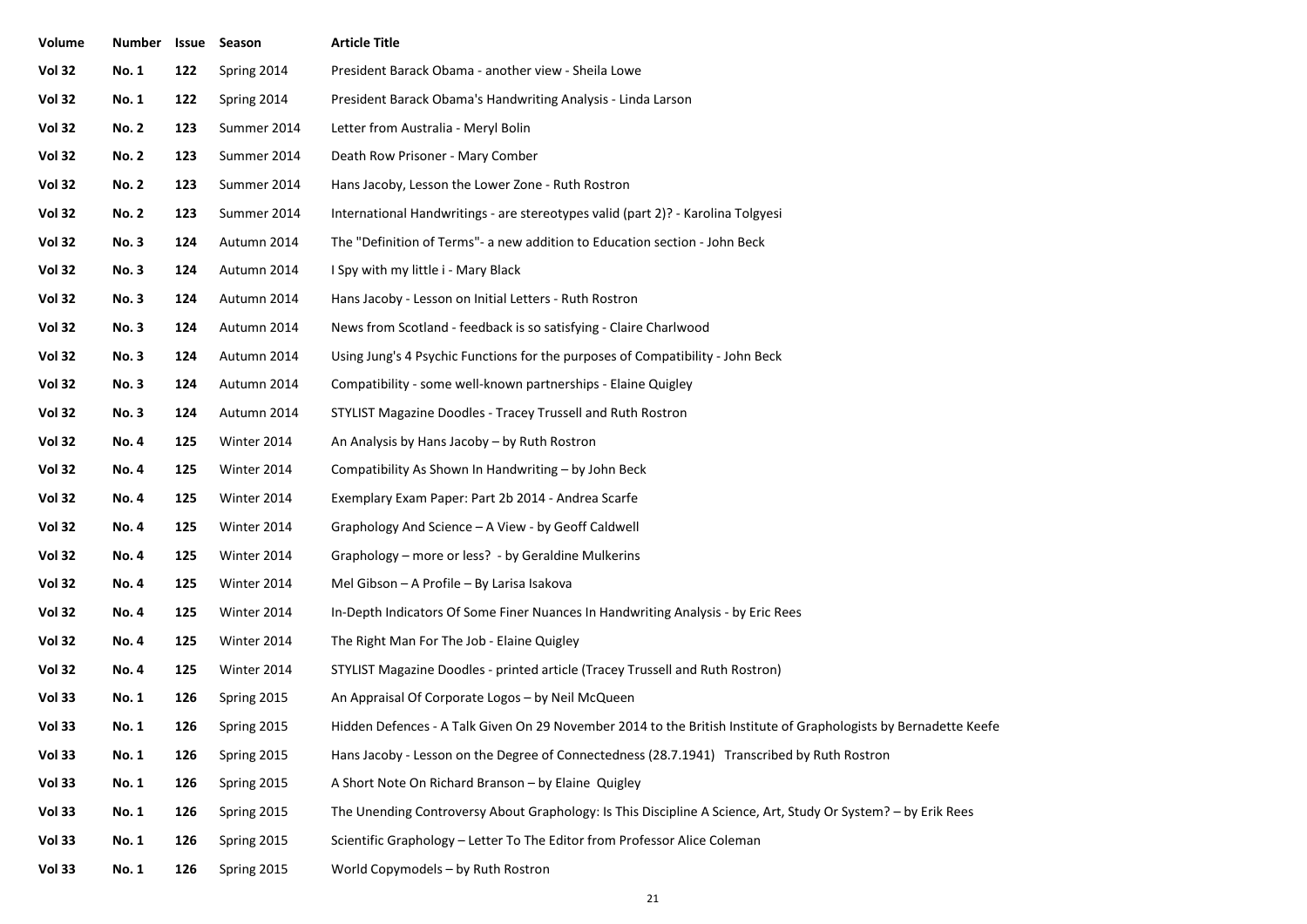| Volume        | Number       |     | <b>Issue Season</b> | <b>Article Title</b>                                                                                               |
|---------------|--------------|-----|---------------------|--------------------------------------------------------------------------------------------------------------------|
| Vol 33        | <b>No.2</b>  | 127 | Summer 2015         | Hans Jacoby - Lesson on the Writing Angle (28.7.1941) - Transcribed by Ruth Rostron                                |
| <b>Vol 33</b> | <b>No.2</b>  | 127 | Summer 2015         | Various Published Analyses - Tracey Trussell                                                                       |
| Vol 33        | <b>No.2</b>  | 127 | Summer 2015         | What manner of black arts?? - John Beck                                                                            |
| <b>Vol 33</b> | <b>No.2</b>  | 127 | Summer 2015         | Evil handwritings - Elaine Quigley                                                                                 |
| Vol 33        | No.3         | 128 | Autumn 2015         | JonBennét - by Marcel Elfers                                                                                       |
| Vol 33        | No.3         | 128 | Autumn 2015         | Honest - by Neil McQueen                                                                                           |
| Vol 33        | No.3         | 128 | Autumn 2015         | Questioned Document Examination Experiences and Examples - by Susan Ord                                            |
| Vol 33        | No.3         | 128 | Autumn 2015         | Sex & Crime in Handwriting - by Brigitte Applegarth                                                                |
| Vol 33        | No.4         | 129 | Winter 2015         | Behavioral clusters - by Marcel Elfers                                                                             |
| Vol 33        | No.4         | 129 | Winter 2015         | What's Freud Got To Do With It? - by Sheila Lowe                                                                   |
| Vol 33        | No.4         | 129 | Winter 2015         | Transactional Analysis, Part 1 - by Geoff Caldwell                                                                 |
| Vol 33        | No.4         | 129 | Winter 2015         | An exercise linked to TA, a useful tool for analysis - by Elaine Quigley                                           |
| <b>Vol 34</b> | No. 1        | 130 | Spring 2016         | Copybook Styles (1) - Britain - by Ruth Rostron                                                                    |
| <b>Vol 34</b> | <b>No. 1</b> | 130 | Spring 2016         | Tree Drawings Analysis - by Patricia Field                                                                         |
| <b>Vol 34</b> | <b>No. 1</b> | 130 | Spring 2016         | A Hypothesis How Handwriting Humanized History - by Marcel Matley                                                  |
| <b>Vol 34</b> | <b>No. 1</b> | 130 | Spring 2016         | Transactional Analysis, Part 2 - by Geoff Caldwell                                                                 |
| <b>Vol 34</b> | <b>No. 1</b> | 130 | Spring 2016         | Analysis Of Karl Marx - by Anthony Brochetelli                                                                     |
| <b>Vol 34</b> | <b>No. 1</b> | 130 | Spring 2016         | Graphology – Its Progress And Future – by Erik Rees                                                                |
| <b>Vol 34</b> | <b>No.2</b>  | 131 | Summer 2016         | John Beck - Using Jungian Archetypes in the analysis of handwriting                                                |
| <b>Vol 34</b> | <b>No.2</b>  | 131 | Summer 2016         | Ruth Rostron - Copybook styles (2) - The English-speaking World                                                    |
| <b>Vol 34</b> | <b>No.2</b>  | 131 | Summer 2016         | Elaine Quigley - Signatures in the news                                                                            |
| <b>Vol 34</b> | No.3         | 132 | Autumn 2016         | Davide Pejrani - The Handwriting Test - Part 1                                                                     |
| <b>Vol 34</b> | No.3         | 132 | Autumn 2016         | Monique Riley - Do we acknowledge the impact of occasional stiffenings in handwriting?                             |
| Vol 34        | No.3         | 132 | Autumn 2016         | American Handwriting Association Foundation - The Truth About Cursive Handwriting: Why it matters in a digital age |
| <b>Vol 34</b> | <b>No. 4</b> | 133 | Winter 2016         | John Beck - Using Jungian Archetypes in the analysis of handwriting - Part 2                                       |
| <b>Vol 34</b> | <b>No.4</b>  | 133 | Winter 2016         | Davide Pejrani - The Handwriting Test - Part 2                                                                     |
| <b>Vol 34</b> | <b>No.4</b>  | 133 | Winter 2016         | Elaine Quigley - Spacing tells a story                                                                             |
| <b>Vol 35</b> | <b>No. 1</b> | 134 | Spring 2017         | Aspects of stroke - Adam Brand                                                                                     |
| <b>Vol 35</b> | <b>No. 1</b> | 134 | Spring 2017         | Copybook Styles (3) - Europe And Beyond - Ruth Rostron                                                             |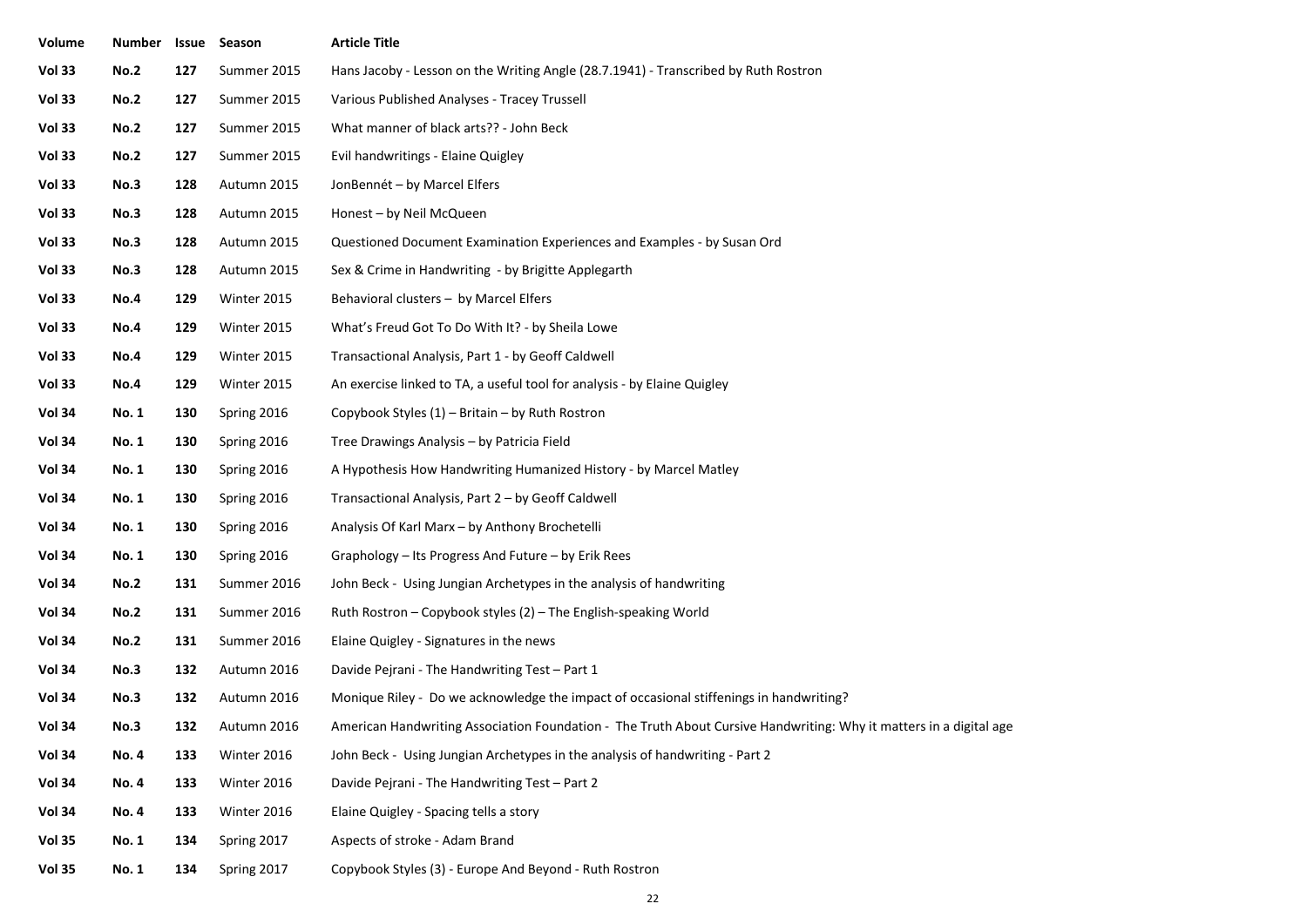| Volume        | Number       | Issue | Season      | <b>Article Title</b>                                                                       |
|---------------|--------------|-------|-------------|--------------------------------------------------------------------------------------------|
| <b>Vol 35</b> | <b>No. 1</b> | 134   | Spring 2017 | Letters from Death Row Female Prisoners - Elaine Quigley                                   |
| <b>Vol 35</b> | <b>No. 2</b> | 135   | Summer 2017 | Handwriting Analysis of Donald Trump - Stephen Borisoff                                    |
| <b>Vol 35</b> | <b>No. 2</b> | 135   | Summer 2017 | Theresa May - The Gutsy Intellect - Tracey Trussell                                        |
| <b>Vol 35</b> | <b>No. 2</b> | 135   | Summer 2017 | All The Presidents - Neil McQueen                                                          |
| <b>Vol 35</b> | <b>No. 2</b> | 135   | Summer 2017 | Persian handwriting styles and artistic writings - Jawad Hassan Zadeh                      |
| <b>Vol 35</b> | <b>No. 2</b> | 135   | Summer 2017 | "Who Wears The Trousers?" Workshop - Susan Ord and Geraldine Mulkerins                     |
| <b>Vol 35</b> | <b>No. 2</b> | 135   | Summer 2017 | Israel Odem's Theory of Potencies (Part 1) -Dafna Yalon and Ruti Abarbanel                 |
| <b>Vol 35</b> | <b>No.3</b>  | 136   | Autumn 2017 | Analysis of Donald Trump's Handwriting - Anthony Brochetelli                               |
| <b>Vol 35</b> | <b>No.3</b>  | 136   | Autumn 2017 | Do You Write like a 'Great Briton'? - Tracey Trussell                                      |
| <b>Vol 35</b> | <b>No.3</b>  | 136   | Autumn 2017 | Sir David Attenborough's Writing - 'Life' - Andrea Scarfe                                  |
| <b>Vol 35</b> | <b>No.3</b>  | 136   | Autumn 2017 | Using Graphology in Recruitment: New Approaches Are Needed - John Beck                     |
| <b>Vol 35</b> | No. 3        | 136   | Autumn 2017 | Israel Odem's Theory of Potencies (Part 2) –Dafna Yalon and Ruti Abarbanel                 |
| <b>Vol 35</b> | <b>No.4</b>  | 137   | Winter 2017 | Star-Wave Test in the Workplace - Bernadette Hunt                                          |
| <b>Vol 35</b> | <b>No.4</b>  | 137   | Winter 2017 | The Enneagram in Action - Elaine Quigley                                                   |
| <b>Vol 35</b> | <b>No.4</b>  | 137   | Winter 2017 | Israel Odem's Theory of Potencies (Part 3) -Dafna Yalon and Ruti Abarbanel                 |
| <b>Vol 36</b> | No.1         | 138   | Spring 2018 | Ruth Rostron - Graduates celebrate their well-deserved achievements!                       |
| <b>Vol 36</b> | <b>No.1</b>  | 138   | Spring 2018 | Elaine Quigley and John Beck - Using typologies in our analyses                            |
| <b>Vol 36</b> | <b>No.1</b>  | 138   | Spring 2018 | Peter West - History of the alphabet                                                       |
| <b>Vol 36</b> | <b>No.1</b>  | 138   | Spring 2018 | From The Archives: Frank Hilliger's Alphabet: A & B - Provided By Marion Rayner            |
| <b>Vol 36</b> | <b>No.2</b>  | 139   | Summer 2018 | Stephen Borisoff and Stan Crouch - A Modern Approach To The Symbolism of the Written Space |
| <b>Vol 36</b> | <b>No.2</b>  | 139   | Summer 2018 | Claudia Caspers - Ring trial 003 (2017): Comparison of methods                             |
| <b>Vol 36</b> | <b>No.2</b>  | 139   | Summer 2018 | Anne Cummings Test Drives The New IPEVO VZ-R                                               |
| <b>Vol 36</b> | <b>No.2</b>  | 139   | Summer 2018 | Geraldine Mulkerins - Challenging Wikipedia                                                |
| Vol 36        | <b>No.2</b>  | 139   | Summer 2018 | Andrea Scarfe - Letter from Australia                                                      |
| <b>Vol 36</b> | <b>No.2</b>  | 139   | Summer 2018 | Obituary - Meryl Bolin                                                                     |
| <b>Vol 36</b> | <b>No.2</b>  | 139   | Summer 2018 | From The Archives: Frank Hilliger's Alphabet: C - Provided By Marion Rayner                |
| <b>Vol 36</b> | No.3         | 140   | Autumn 2018 | Adam Brand - Graphology and John Holland's research on careers                             |
| <b>Vol 36</b> | No.3         | 140   | Autumn 2018 | Peter West - Handwriting connections                                                       |
| <b>Vol 36</b> | <b>No.3</b>  | 140   | Autumn 2018 | Martin Hastings - The lives and handwritings of Lady Emma Hamilton & Horatio Nelson        |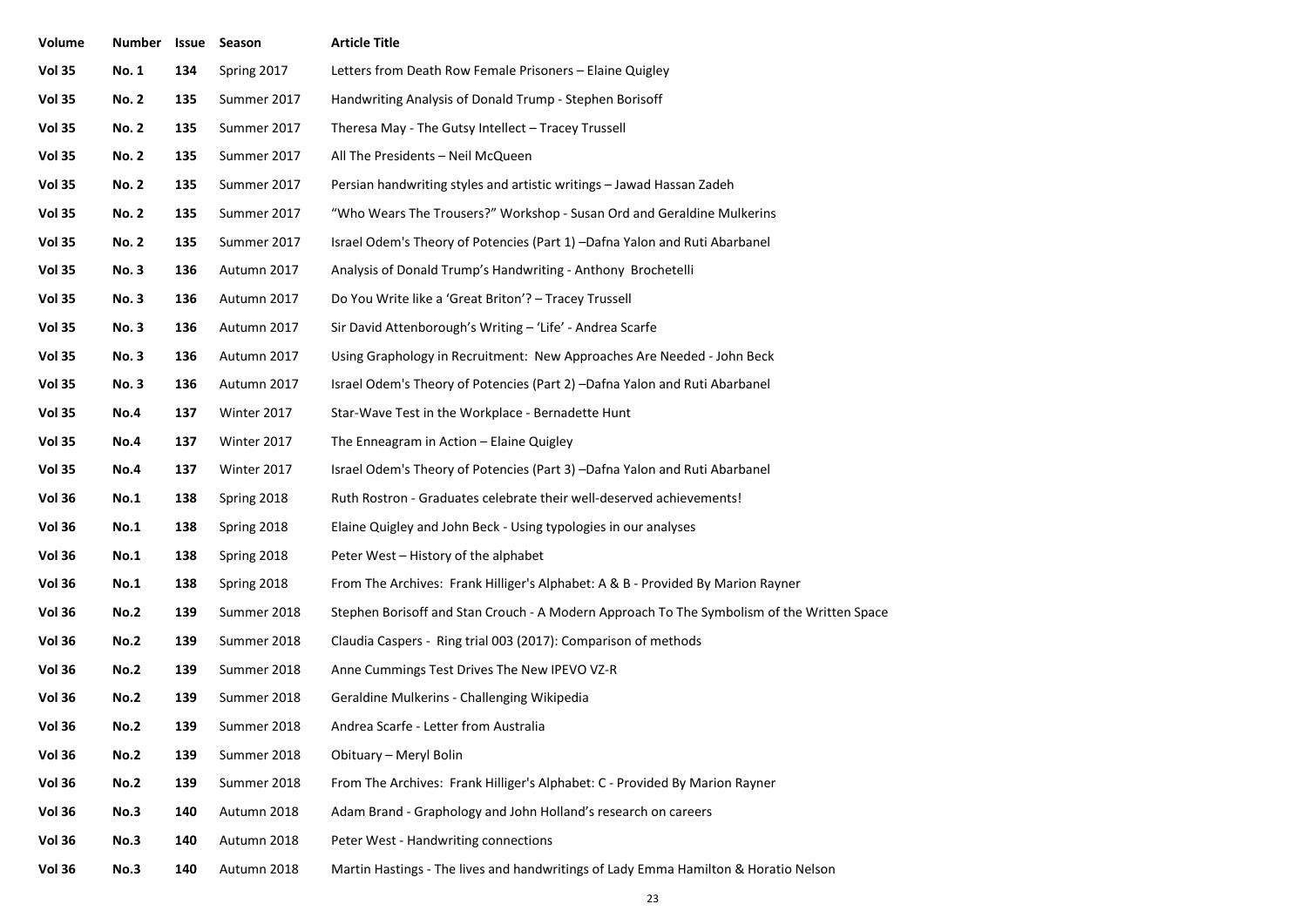| Volume        | <b>Number</b> |     | <b>Issue Season</b> | Article Title                                                                                                          |
|---------------|---------------|-----|---------------------|------------------------------------------------------------------------------------------------------------------------|
| <b>Vol 36</b> | <b>No.4</b>   | 141 | Winter 2018         | Ruth Rostron - A Closer Look at Crossing out                                                                           |
| <b>Vol 36</b> | No.4          | 141 | Winter 2018         | Lorraine Herbert - Reflections Regarding Filiformity                                                                   |
| Vol 37        | <b>No.1</b>   | 142 | Spring 2019         | Lecture on Rhythm - by John Beck                                                                                       |
| Vol 37        | <b>No.1</b>   | 142 | Spring 2019         | CORRECTION! A Closer Look at Crossing Out - by Ruth Rostron                                                            |
| Vol 37        | <b>No.1</b>   | 142 | Spring 2019         | Letter from Australia                                                                                                  |
| Vol 37        | <b>No.1</b>   | 142 | Spring 2019         | Nosey Nosey! - by Neil McQueen                                                                                         |
| Vol 37        | <b>No.1</b>   | 142 | Spring 2019         | Unravelling The Pulver Diagram: A Critique of The Symbolism of the Written Space - by Stephen Borisoff and Stan Crouch |
| Vol 37        | <b>No.2</b>   | 143 | Summer 2019         | Tracey Trussell – The War of the Duchesses                                                                             |
| Vol 37        | <b>No.2</b>   | 143 | Summer 2019         | Dollar Graffiti- by Neil McQueen                                                                                       |
| Vol 37        | <b>No.2</b>   | 143 | Summer 2019         | Maria Lam - The Comparative Features of English and Chinese writing                                                    |
| <b>Vol 37</b> | <b>No.2</b>   | 143 | Summer 2019         | Elaine Quigley - Mark Zuckerberg                                                                                       |
| Vol 37        | <b>No.2</b>   | 143 | Summer 2019         | Peter West - Dyslexia, Dysgraphia, Dyspraxia, Dyscalculia & Dysnomia                                                   |
| Vol 37        | <b>No.2</b>   | 143 | Summer 2019         | Frank Hilliger's Alphabet: D                                                                                           |
| Vol 37        | <b>No.3</b>   | 144 | Autumn 2019         | John Beck - Introversion and Extroversion in writing, but are we getting it right?                                     |
| Vol 37        | No.3          | 144 | Autumn 2019         | Diane Simpson - The Johari Window                                                                                      |
| Vol 37        | No.3          | 144 | Autumn 2019         | Elaine Quigley - Boris Johnson                                                                                         |
| Vol 37        | No.3          | 144 | Autumn 2019         | Frank Hilliger's alphabet: E (part 1)                                                                                  |
| Vol 37        | No.4          | 145 | Winter 2019         | Susan Ord - Dispelling Stereotypes                                                                                     |
| Vol 37        | No.4          | 145 | Winter 2019         | Christina Strang - Exploration of Relationships through Handwriting                                                    |
| Vol 37        | <b>No.4</b>   | 145 | Winter 2019         | Stephen Borisoff and Stan Crouch - IGAS's Graphoanalysis <sup>®</sup>                                                  |
| Vol 37        | No.4          | 145 | Winter 2019         | Diane Simpson - The Three Circles                                                                                      |
| Vol 37        | No.4          | 145 | Winter 2019         | Peter West - Envelope Addressing                                                                                       |
| <b>Vol 38</b> | <b>No.1</b>   | 146 | Spring 2020         | Tracey Trussell - Do you write like a Great Briton?                                                                    |
| <b>Vol 38</b> | <b>No.1</b>   | 146 | Spring 2020         | Ruth Rostron - Into Outer Space                                                                                        |
| <b>Vol 38</b> | <b>No.2</b>   | 147 | Summer 2020         | Geoff Caldwell - Dylan Thomas                                                                                          |
| Vol 38        | <b>No.2</b>   | 147 | Summer 2020         | Kanika Tandon - The Six Types of Procrastination                                                                       |
| Vol 38        | <b>No.2</b>   | 147 | Summer 2020         | History of the first BIG logo                                                                                          |
| Vol 38        | <b>No.2</b>   | 147 | Summer 2020         | Diane Simpson - Problem Solving by Using Your Head!                                                                    |
| Vol 38        | <b>No.2</b>   | 147 | Summer 2020         | Ruth Rostron - Writing the Letter 'I' - A Poem by David Lindley                                                        |
|               |               |     |                     |                                                                                                                        |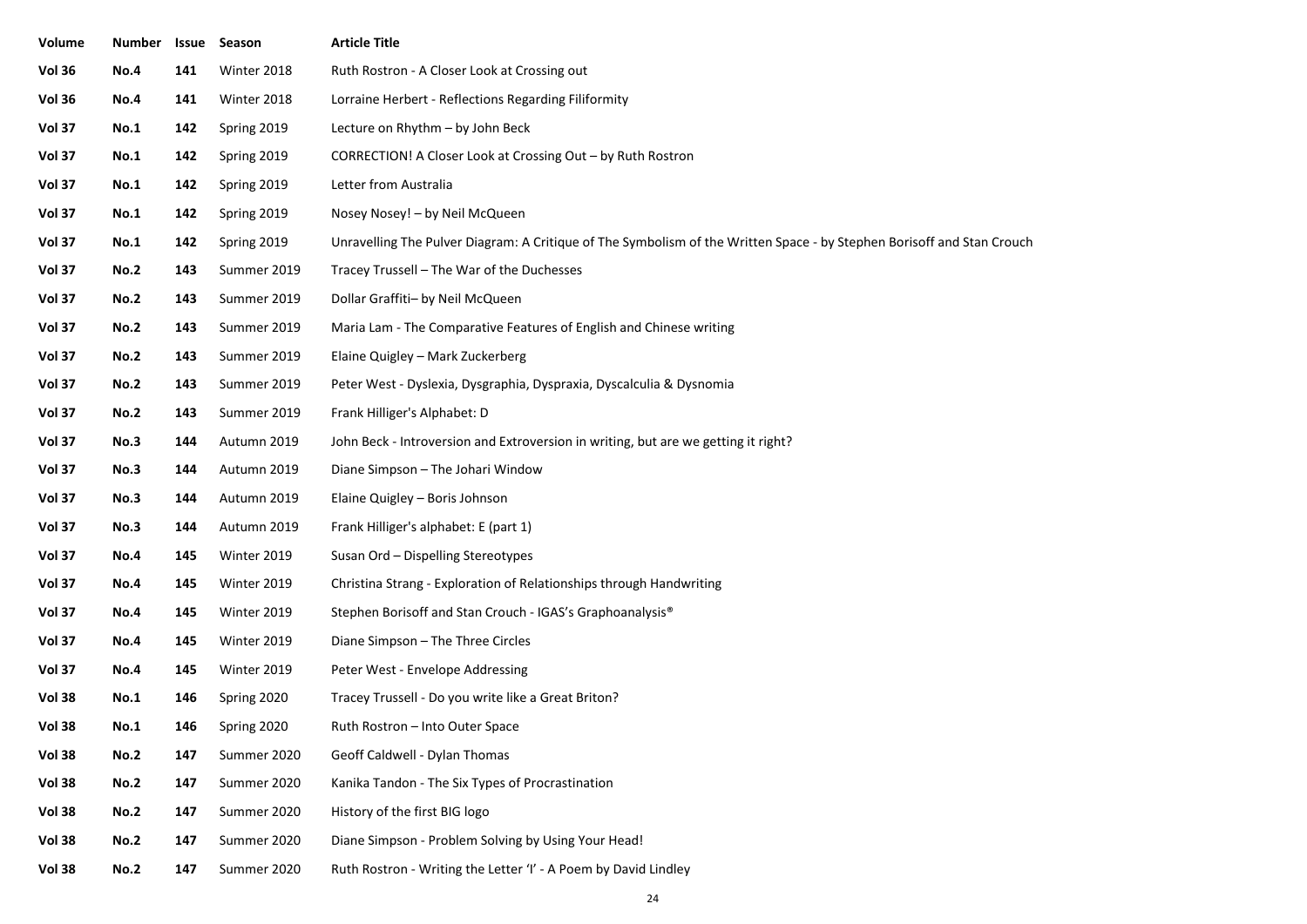| Volume        | Number      |     | Issue Season | <b>Article Title</b>                                                                     |
|---------------|-------------|-----|--------------|------------------------------------------------------------------------------------------|
| <b>Vol 38</b> | <b>No.2</b> | 147 | Summer 2020  | Stephen Borisoff And Stan Crouch - Proper Graphoanalytic Technique for a Better Analysis |
| <b>Vol 38</b> | <b>No.3</b> | 148 | Autumn 2020  | Adam Brand - History and Future of Signatures                                            |
| <b>Vol 38</b> | <b>No.3</b> | 148 | Autumn 2020  | Dick Schermer - What NOG (Nederlandse Orde Van Grafologen) has done since 2019           |
| <b>Vol 38</b> | No.3        | 148 | Autumn 2020  | Stephen Borisoff And Stan Crouch - An Analysis Using the Method of Dr. Ulrich Sonnemann  |
| <b>Vol 38</b> | <b>No.3</b> | 148 | Autumn 2020  | Tracey Trussell - Lord Denning                                                           |
| Vol 38        | No.4        | 149 | Winter 2020  | Ruth Rostron - They Lived to Tell the Tale - A Post-War Tribute                          |
| <b>Vol 38</b> | <b>No.4</b> | 149 | Winter 2020  | Tracey Trussell - Being a Graphologist                                                   |
| <b>Vol 38</b> | <b>No.4</b> | 149 | Winter 2020  | Vincenza De Petrillo - "A Gift from Nina"                                                |
| <b>Vol 38</b> | <b>No.4</b> | 149 | Winter 2020  | Frank Hilliger - How To Assess Form Level (Transcribed by John Beck)                     |
| <b>Vol 39</b> | <b>No.1</b> | 150 | Spring 2021  | John Beck - Narcissism in Handwriting                                                    |
| <b>Vol 39</b> | <b>No.1</b> | 150 | Spring 2021  | Ghislaine Hubbard - Ducking Flying T-Bars                                                |
| <b>Vol 39</b> | <b>No.1</b> | 150 | Spring 2021  | Frank Hilliger - Alphabet: E (Part 2), F, G and H                                        |
| <b>Vol 39</b> | <b>No.2</b> | 151 | Summer 2021  | Tracey Trussell - Portrait of a Quarantined Mind                                         |
| <b>Vol 39</b> | <b>No.2</b> | 151 | Summer 2021  | John Racher - The Four Horsemen                                                          |
| <b>Vol 39</b> | <b>No.2</b> | 151 | Summer 2021  | John Beck - Pressure                                                                     |
| <b>Vol 39</b> | <b>No.2</b> | 151 | Summer 2021  | Elaine Quigley - How Graphology Helps with Understanding the Personality                 |
| <b>Vol 39</b> | <b>No.2</b> | 151 | Summer 2021  | <b>Book Corner</b>                                                                       |
| <b>Vol 39</b> | <b>No.2</b> | 151 | Summer 2021  | Book review - Dead Letters by Sheila Lowe                                                |
| <b>Vol 39</b> | <b>No.3</b> | 152 | Autumn 2021  | Anne Cummings - The Power of Secrets & Lies                                              |
| <b>Vol 39</b> | No.3        | 152 | Autumn 2021  | John Racher - The 40 Year Evolution of a Signature                                       |
| <b>Vol 39</b> | <b>No.3</b> | 152 | Autumn 2021  | Tracey Trussell - Waterloo Bridge - A Story of Hope                                      |
| <b>Vol 39</b> | <b>No.4</b> | 153 | Winter 2021  | Neil McQueen - Byron: Bad, Mad and Dangerous to Know                                     |
| <b>Vol 39</b> | <b>No.4</b> | 153 | Winter 2021  | John Beck - A Graphologist's Life                                                        |
| <b>Vol 39</b> | No.4        | 153 | Winter 2021  | Book Corner and Recommendation                                                           |
| <b>Vol 39</b> | <b>No.4</b> | 153 | Winter 2021  | Frank Hilliger - Alphabet: I (Part 1)                                                    |
| <b>Vol 40</b> | <b>No.1</b> | 154 | Spring 2022  | Bernadette Hunt - When I Grow Up I Want to Be                                            |
| <b>Vol 40</b> | <b>No.1</b> | 154 | Spring 2022  | John Racher - Traits of the Untrustworthy                                                |
| <b>Vol 40</b> | <b>No.2</b> | 155 | Summer 2022  | Inside the Mind of a Serial Killer - By Tracey Trussell MBIG(Dip)                        |
| <b>Vol 40</b> | <b>No.2</b> | 155 | Summer 2022  | Mithila M Nate - Emotional Intelligence - Her Way to Success                             |